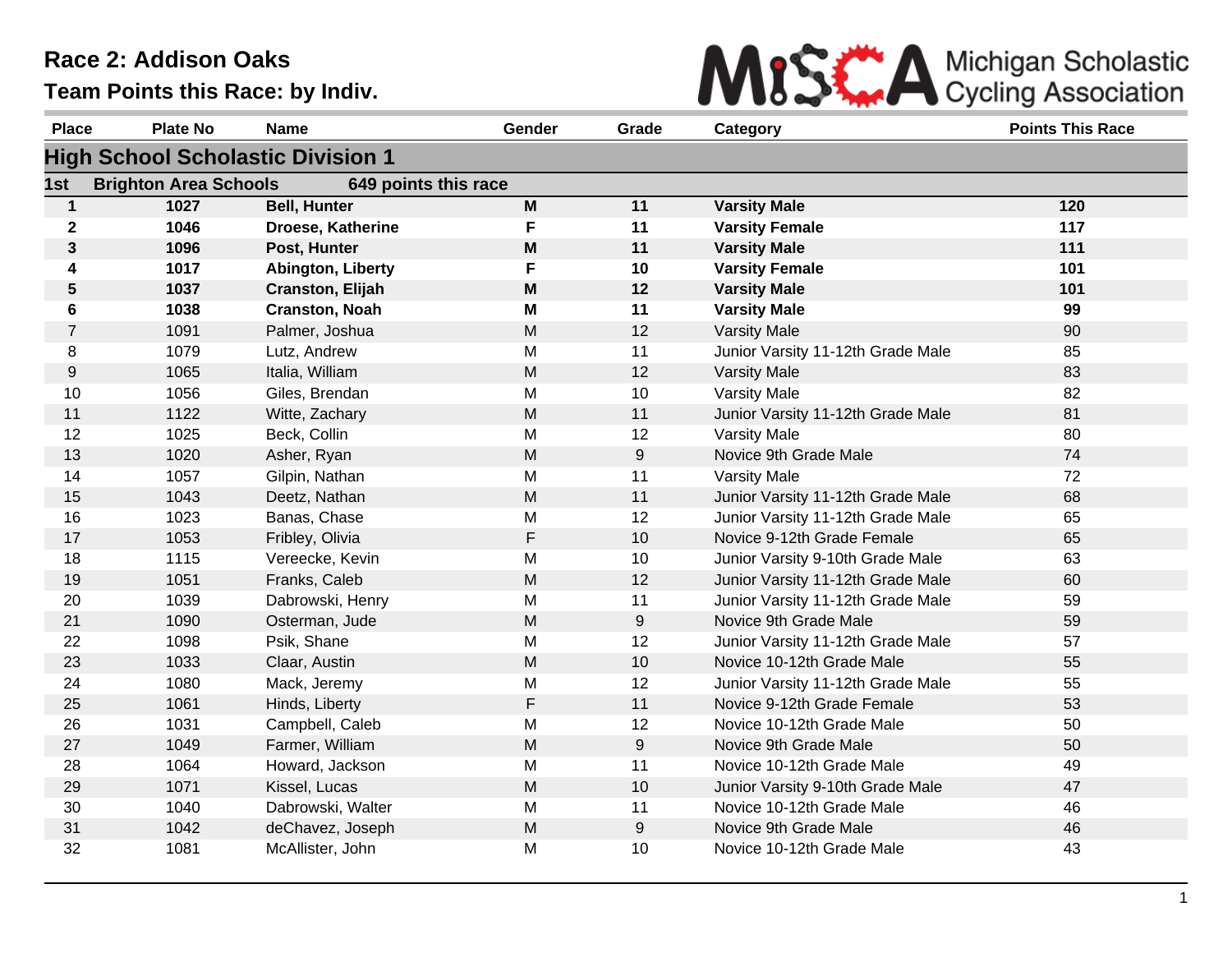

| <b>Place</b>     | <b>Plate No</b>            | <b>Name</b>          | Gender      | Grade | Category                          | <b>Points This Race</b> |
|------------------|----------------------------|----------------------|-------------|-------|-----------------------------------|-------------------------|
| 33               | 1099                       | Reid, Gordon         | M           | 11    | Novice 10-12th Grade Male         | 40                      |
| 34               | 1018                       | Acree, Jason         | M           | 10    | Junior Varsity 9-10th Grade Male  | 39                      |
| 35               | 1121                       | Welter, Lucas        | M           | 10    | Novice 10-12th Grade Male         | 39                      |
| 36               | 1019                       | Adams, Holden        | M           | 10    | Novice 10-12th Grade Male         | 36                      |
| 37               | 1088                       | Nabozny, Landen      | M           | 10    | Novice 10-12th Grade Male         | 35                      |
| 38               | 1048                       | Evans, James         | M           | 11    | Novice 10-12th Grade Male         | $\mathbf{1}$            |
| 2nd              | <b>Huron Valley United</b> | 569 points this race |             |       |                                   |                         |
| $\mathbf{1}$     | 1172                       | Caldwell, Nya        | F           | 9     | <b>Junior Varsity Female</b>      | 100                     |
| $\mathbf 2$      | 1319                       | Woolhiser, Makayla   | F           | 12    | <b>Varsity Female</b>             | 99                      |
| $\mathbf{3}$     | 1315                       | Wittman, Cate        | F           | 10    | <b>Junior Varsity Female</b>      | 97                      |
| 4                | 1159                       | Bojanowski, Alex     | M           | 11    | <b>Varsity Male</b>               | 91                      |
| 5                | 1264                       | Osterhart, Laura     | F           | 11    | <b>Junior Varsity Female</b>      | 91                      |
| 6                | 1271                       | Porter, Louis        | M           | 9     | Junior Varsity 9-10th Grade Male  | 91                      |
| $\overline{7}$   | 1155                       | Blaz, Spencer        | M           | 11    | <b>Varsity Male</b>               | 88                      |
| 8                | 1296                       | Thompson, John       | M           | 11    | Junior Varsity 11-12th Grade Male | 88                      |
| $\boldsymbol{9}$ | 1318                       | Woolhiser, Bella     | $\mathsf F$ | 10    | <b>Junior Varsity Female</b>      | 85                      |
| 10               | 1280                       | Sanchez, Noah        | M           | 9     | Novice 9th Grade Male             | 80                      |
| 11               | 1307                       | Warner, Ava          | F           | 10    | Novice 9-12th Grade Female        | 80                      |
| 12               | 1249                       | McCormick, Aidan     | M           | 9     | Junior Varsity 9-10th Grade Male  | 79                      |
| 13               | 1316                       | Wolcott, Garrett     | M           | 11    | Junior Varsity 11-12th Grade Male | 79                      |
| 14               | 1231                       | Kowalski, Carson     | M           | 9     | Junior Varsity 9-10th Grade Male  | 77                      |
| 15               | 1312                       | Wilson, Evan         | M           | 11    | Junior Varsity 11-12th Grade Male | 77                      |
| 16               | 1272                       | Rambo, Josh          | M           | 9     | Junior Varsity 9-10th Grade Male  | 75                      |
| 17               | 1191                       | Culver, Evan         | ${\sf M}$   | 10    | Junior Varsity 9-10th Grade Male  | 73                      |
| 18               | 1260                       | Nunneley, David      | M           | 11    | Novice 10-12th Grade Male         | 71                      |
| 19               | 1175                       | Carlsen, Nolan       | M           | 12    | Junior Varsity 11-12th Grade Male | 69                      |
| 20               | 1226                       | Kettenbeil, lan      | M           | 12    | <b>Varsity Male</b>               | 69                      |
| 21               | 1179                       | Carnaghi, Savannah   | F           | 9     | Novice 9-12th Grade Female        | 68                      |
| 22               | 1204                       | Haskell, Daniel      | M           | 12    | Novice 10-12th Grade Male         | 61                      |
| 23               | 1238                       | Lisabeth, Leo        | M           | 9     | Novice 9th Grade Male             | 61                      |
| 24               | 1278                       | Russell, Kennedy     | F           | 11    | Novice 9-12th Grade Female        | 59                      |
| 25               | 1227                       | Koenig, Griffin      | M           | 9     | Junior Varsity 9-10th Grade Male  | 55                      |
| 26               | 1176                       | Carlsen, Sawyer      | M           | 9     | Junior Varsity 9-10th Grade Male  | 53                      |
| 27               | 1269                       | Park, Thomas         | M           | 9     | Junior Varsity 9-10th Grade Male  | 52                      |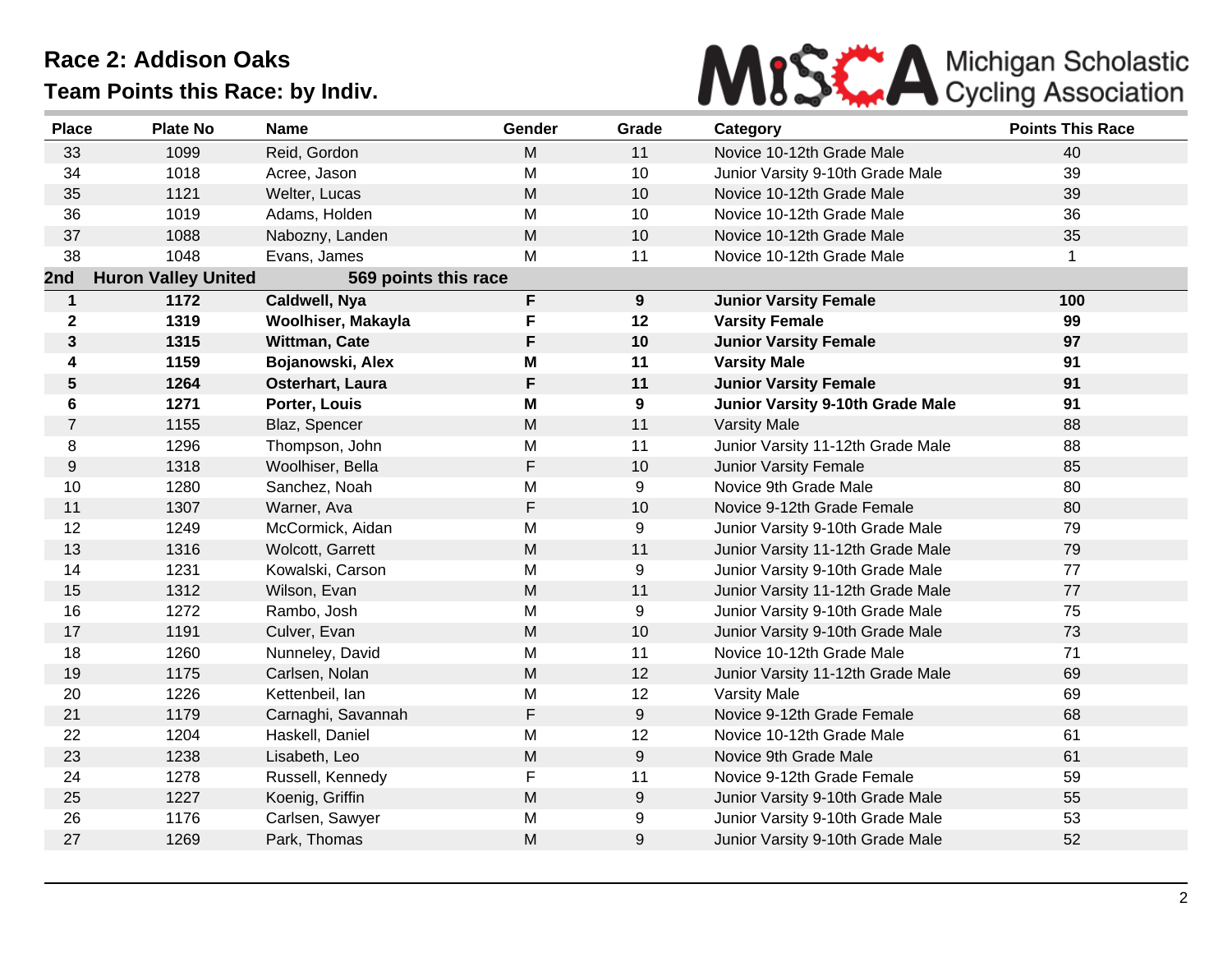

| <b>Place</b> | <b>Plate No</b>           | <b>Name</b>          | Gender | Grade | Category                                | <b>Points This Race</b> |
|--------------|---------------------------|----------------------|--------|-------|-----------------------------------------|-------------------------|
| 3rd          | <b>Lake Orion Schools</b> | 552 points this race |        |       |                                         |                         |
|              | 1446                      | Meyer, Jonathan      | м      | 11    | <b>Varsity Male</b>                     | 117                     |
| $\mathbf{2}$ | 1445                      | Meyer, James         | M      | 9     | <b>Junior Varsity 9-10th Grade Male</b> | 100                     |
| 3            | 1424                      | Jones, Sydnie        | F      | 9     | <b>Junior Varsity Female</b>            | 88                      |
| 4            | 1428                      | Kozlowski, Jack      | M      | 11    | <b>Varsity Male</b>                     | 84                      |
| 5.           | 1476                      | Tait, Grady          | М      | 10    | <b>Junior Varsity 9-10th Grade Male</b> | 83                      |
| 6            | 1393                      | Blackman, Joshua     | M      | 10    | Novice 10-12th Grade Male               | 80                      |
|              | 1399                      | Davis, Kyle          | М      | 12    | Varsity Male                            | 79                      |
| 8            | 1478                      | Walch, Laura         | F.     | 11    | <b>Junior Varsity Female</b>            | 79                      |
| 9            | 1441                      | Lynch, Sean          | Μ      | 12    | <b>Varsity Male</b>                     | 67                      |
| 10           | 1454                      | Murray, Lauren       | F.     | 9     | Novice 9-12th Grade Female              | 63                      |
| 11           | 1455                      | Murray, Ryan         | М      | 11    | Junior Varsity 11-12th Grade Male       | 63                      |
| 12           | 1467                      | Ruggirello, Izabella | F.     | 9     | Novice 9-12th Grade Female              | 57                      |
| 13           | 1479                      | Watts, Matthew       | М      | 12    | Junior Varsity 11-12th Grade Male       | 52                      |
| 14           | 1396                      | Clelland, Samantha   | F.     | 9     | Novice 9-12th Grade Female              | 51                      |
| 15           | 1384                      | Abbott, Jacob        | Μ      | 11    | Junior Varsity 11-12th Grade Male       | 49                      |
| 16           | 1416                      | Gross, Devon         | M      | 9     | Novice 9th Grade Male                   | 49                      |
| 17           | 1421                      | Houston, Tyler       | М      | 9     | Novice 9th Grade Male                   | 43                      |
| 18           | 1429                      | Kozlowski, James     | M      | 12    | Novice 10-12th Grade Male               | 37                      |
| 19           | 1442                      | McGowan, Ethan       | Μ      | 9     | Novice 9th Grade Male                   |                         |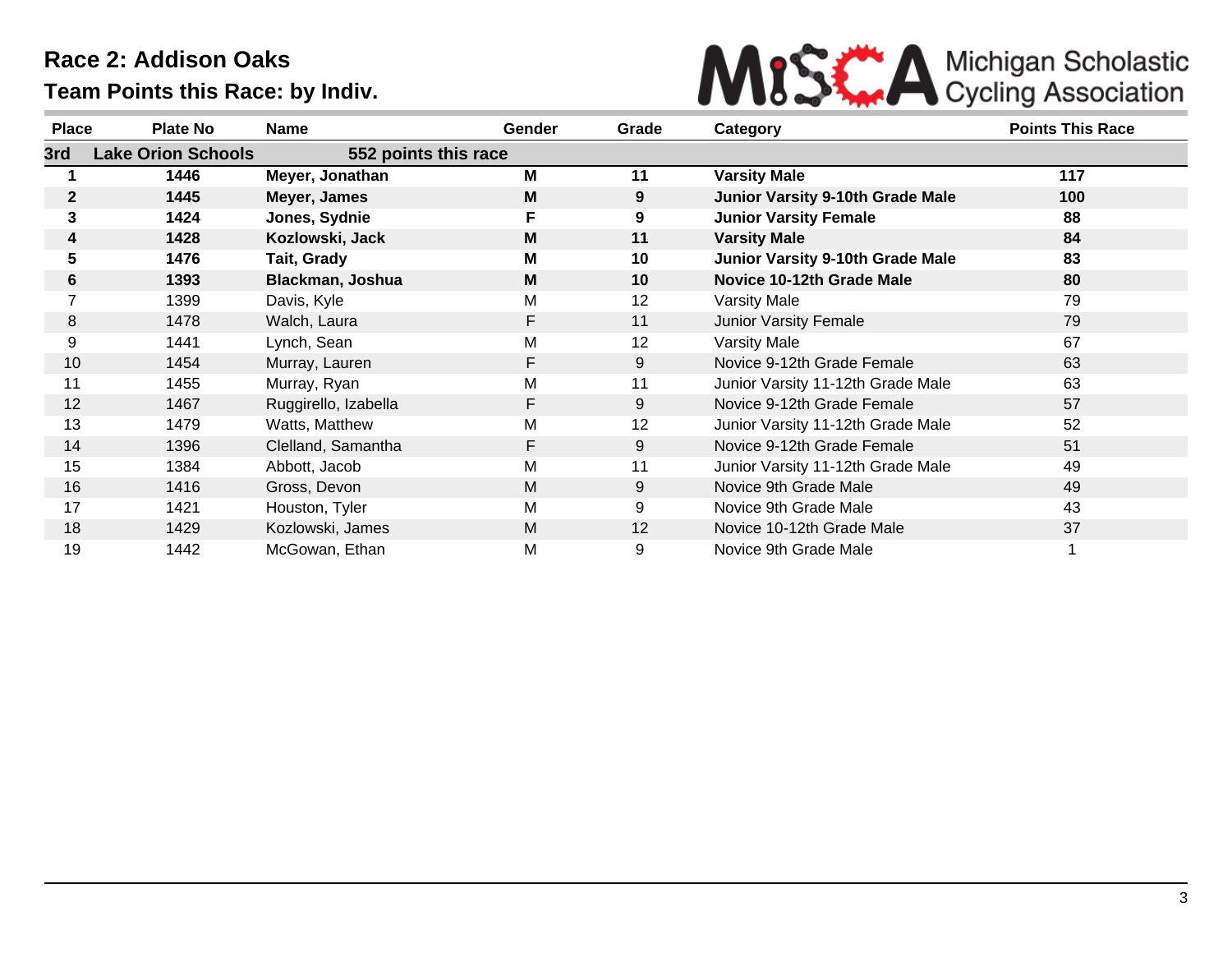

| <b>Place</b> | Plate No                                 | <b>Name</b>               | <b>Gender</b> | Grade | Category                          | <b>Points This Race</b> |
|--------------|------------------------------------------|---------------------------|---------------|-------|-----------------------------------|-------------------------|
|              | <b>High School Scholastic Division 2</b> |                           |               |       |                                   |                         |
| 1st          | <b>Northville High School</b>            | 319 points this race      |               |       |                                   |                         |
|              | 1572                                     | <b>Heirtzler, Matthew</b> | M             | 11    | <b>Varsity Male</b>               | 103                     |
| $\mathbf{2}$ | 1576                                     | Holm, Brody               | М             | 9     | <b>Novice 9th Grade Male</b>      | 77                      |
| 3            | 1575                                     | Herger, Michael           | M             | 11    | Junior Varsity 11-12th Grade      | 71                      |
| 4            | 1578                                     | Matsumoto, Naoki          | М             | 9     | Novice 9th Grade Male             | 71                      |
| 5            | 1571                                     | Grabowski, Alexandra      | F.            | 12    | <b>Junior Varsity Female</b>      | 68                      |
| 6            | 1574                                     | Hentnik, Michael          | M             | 11    | Novice 10-12th Grade Male         | 68                      |
| 7            | 1584                                     | Van Tiem, Luke            | M             | 11    | Junior Varsity 11-12th Grade Male | 54                      |
| 8            | 1581                                     | Reineke, Jackson          | M             | 11    | Novice 10-12th Grade Male         | 53                      |
| 9            | 1567                                     | Biondo-Savin, Wyatt       | M             | 10    | Junior Varsity 9-10th Grade Male  | 51                      |
| 10           | 1570                                     | Denby, Colin              | М             | 9     | Novice 9th Grade Male             | 45                      |
| 11           | 1577                                     | Ketvirtis, Matthew        | M             | 11    | Novice 10-12th Grade Male         | 44                      |
| 12           | 5013                                     | McClure, Matthew          | M             | 9     | Novice 9th Grade Male             | 44                      |
| 13           | 1569                                     | Borashko, Daniel          | M             | 10    | Novice 10-12th Grade Male         | 38                      |
| 2nd          | <b>Detroit Country Day</b>               | 238 points this race      |               |       |                                   |                         |
|              | 1139                                     | Negrut, Silvia            | F             | 11    | <b>Junior Varsity Female</b>      | 83                      |
| $\mathbf{2}$ | 1141                                     | <b>Redfield, Matt</b>     | M             | 12    | <b>Varsity Male</b>               | 73                      |
| $\mathbf{3}$ | 1142                                     | Tuto, Anthony             | M             | 11    | Junior Varsity 11-12th Grade      | 48                      |
| 4            | 1138                                     | <b>Muskovin, Marik</b>    | M             | 10    | Novice 10-12th Grade Male         | 34                      |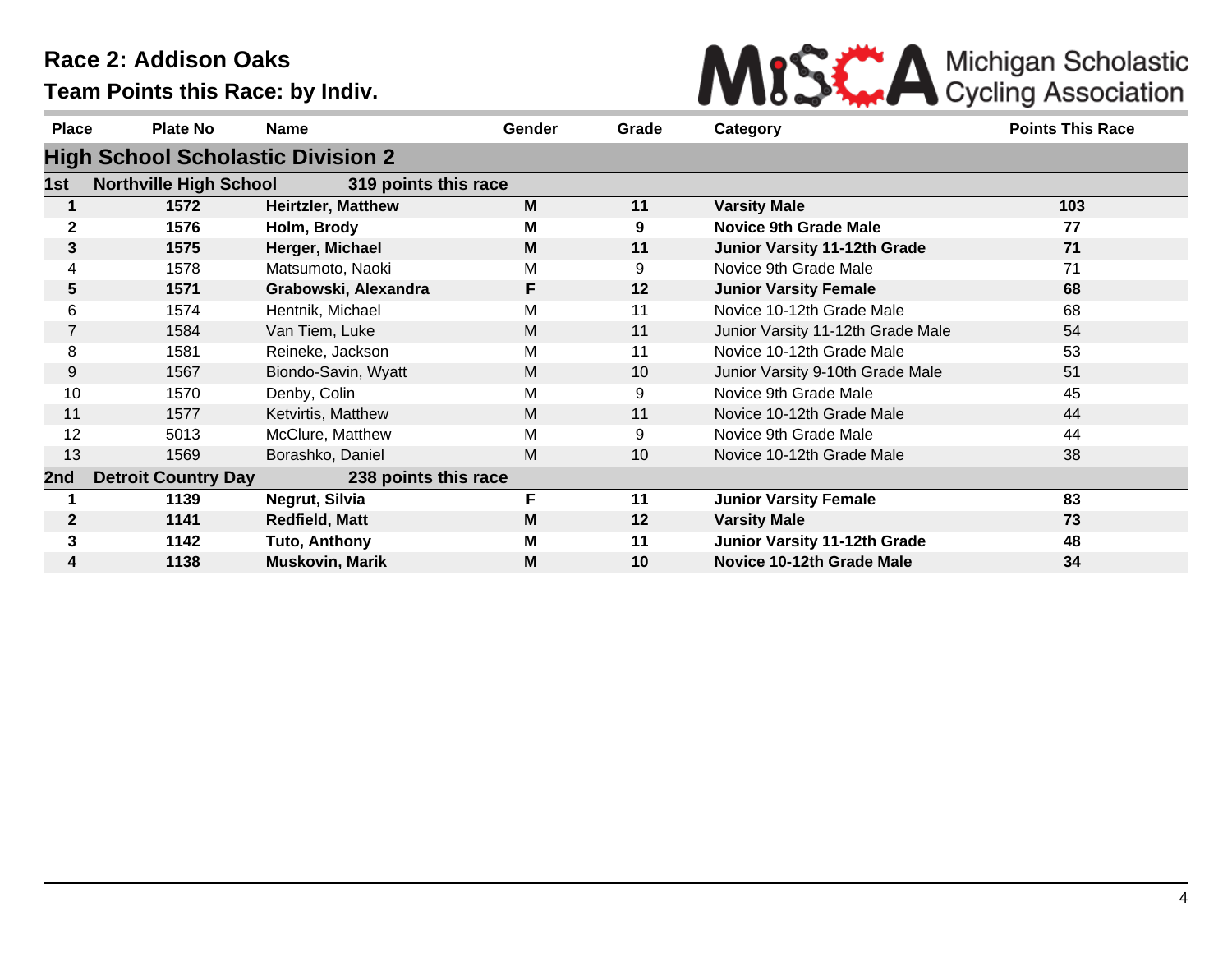

| <b>Place</b>     | <b>Plate No</b>              | <b>Name</b>            | Gender      | Grade | Category                          | <b>Points This Race</b> |
|------------------|------------------------------|------------------------|-------------|-------|-----------------------------------|-------------------------|
|                  | <b>High School Composite</b> |                        |             |       |                                   |                         |
| 1st              | <b>West Michigan Coyotes</b> | 432 points this race   |             |       |                                   |                         |
| $\mathbf 1$      | 1930                         | <b>Whitmer, Madine</b> | F           | 11    | <b>Varsity Female</b>             | 114                     |
| $\boldsymbol{2}$ | 1890                         | Miller, Anabel         | F           | 11    | <b>Varsity Female</b>             | 108                     |
| 3                | 1856                         | Forrester, Addison     | F           | 12    | <b>Varsity Female</b>             | 105                     |
| 4                | 1893                         | Natter, Bryce          | M           | 12    | <b>Varsity Male</b>               | 105                     |
| 5                | 1825                         | Boer, Gerrit           | M           | 10    | Junior Varsity 9-10th Grade Male  | 97                      |
| 6                | 1932                         | Zuelke, Luke           | M           | 12    | <b>Varsity Male</b>               | 97                      |
| $\overline{7}$   | 1899                         | Ondersma, Silas        | M           | 11    | <b>Varsity Male</b>               | 78                      |
| 8                | 1894                         | Natter, Camille        | F           | 9     | Novice 9-12th Grade Female        | 77                      |
| 9                | 1865                         | Hoffman, Eric          | M           | 12    | <b>Varsity Male</b>               | 76                      |
| 10               | 5007                         | Spearman, Bodelle      | F           | 12    | Junior Varsity Female             | 75                      |
| 11               | 1827                         | Boon, Jacob            | M           | 12    | <b>Varsity Male</b>               | 74                      |
| 12               | 1882                         | Marine, Drake          | M           | 9     | Junior Varsity 9-10th Grade Male  | 69                      |
| 13               | 1895                         | Nykamp, Lucas          | M           | 9     | Junior Varsity 9-10th Grade Male  | 66                      |
| 14               | 1877                         | Loewen, Florenc        | M           | 12    | Junior Varsity 11-12th Grade Male | 62                      |
| 15               | 1912                         | Tesch, Owen            | M           | 10    | Junior Varsity 9-10th Grade Male  | 56                      |
| 16               | 1916                         | Tuohy, Desiree         | $\mathsf F$ | 12    | Novice 9-12th Grade Female        | 55                      |
| 17               | 1891                         | Minnerick, Levi        | M           | 9     | Junior Varsity 9-10th Grade Male  | 49                      |
| 18               | 1824                         | Blocker, Jeremy        | M           | 10    | Junior Varsity 9-10th Grade Male  | 48                      |
| 19               | 1872                         | Knape, Timothy         | M           | 10    | Junior Varsity 9-10th Grade Male  | 42                      |
| 20               | 1889                         | Mears, Henry           | M           | 9     | Novice 9th Grade Male             | 39                      |
| 2nd              | <b>Rochester HS (United)</b> | 363 points this race   |             |       |                                   |                         |
| $\mathbf 1$      | 1751                         | Dagg, Paul             | M           | 11    | Junior Varsity 11-12th Grade      | 97                      |
| $\mathbf{2}$     | 1745                         | <b>Cerget, Anthony</b> | M           | 11    | Junior Varsity 11-12th Grade      | 94                      |
| 3                | 1800                         | <b>Tapert, Bryce</b>   | M           | 12    | Junior Varsity 11-12th Grade      | 91                      |
| $\overline{4}$   | 1743                         | Brownsworth, Cody      | M           | 11    | <b>Varsity Male</b>               | 85                      |
| 5                | 1778                         | Navetta, Nick          | M           | 11    | Junior Varsity 11-12th Grade Male | 83                      |
| 6                | 1758                         | Fronek, Ava            | F           | 11    | <b>Junior Varsity Female</b>      | 81                      |
| $\overline{7}$   | 1759                         | Gaudreau, Rachel       | F           | 11    | Junior Varsity Female             | 77                      |
| 8                | 1781                         | Patyi, Ryan            | M           | 12    | Junior Varsity 11-12th Grade Male | 73                      |
| 9                | 1787                         | Rossey, Isabella       | F           | 10    | Junior Varsity Female             | 73                      |
| 10               | 1756                         | Feldkamp, Rowan        | F           | 10    | <b>Junior Varsity Female</b>      | 71                      |
| 11               | 1772                         | Li, Rongbang           | M           | 11    | Junior Varsity 11-12th Grade Male | 67                      |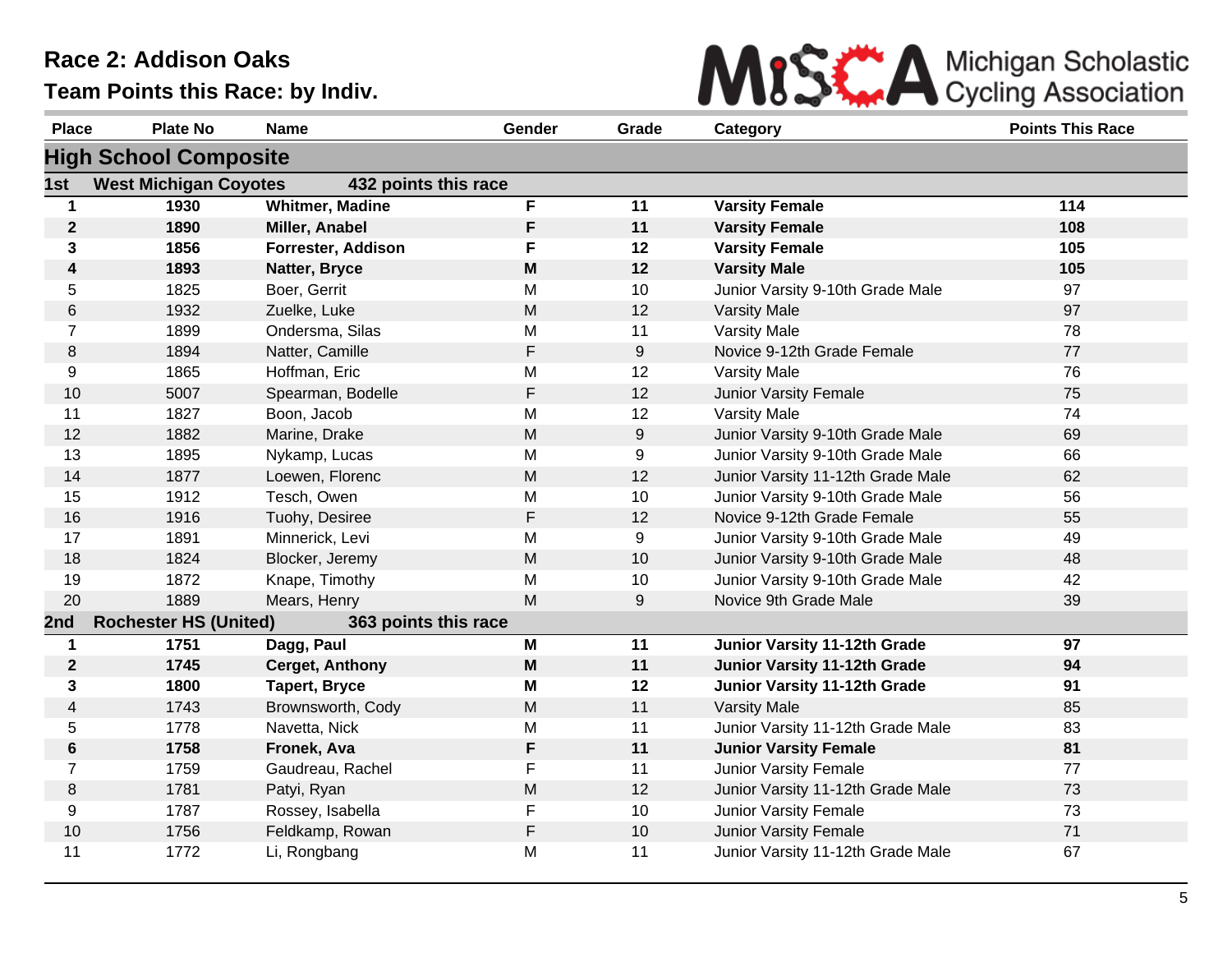

| <b>Place</b>     | <b>Plate No</b>                | <b>Name</b>            | Gender    | Grade | Category                          | <b>Points This Race</b> |
|------------------|--------------------------------|------------------------|-----------|-------|-----------------------------------|-------------------------|
| 12               | 1747                           | Clements, Zachary      | M         | 11    | Novice 10-12th Grade Male         | 65                      |
| 13               | 1784                           | Rodda, Trystan         | M         | 9     | Junior Varsity 9-10th Grade Male  | 59                      |
| 14               | 1802                           | Weir, Harrison         | M         | 11    | Junior Varsity 11-12th Grade Male | 58                      |
| 15               | 1782                           | Plotzke, Thomas        | M         | 10    | Junior Varsity 11-12th Grade Male | 53                      |
| 16               | 1779                           | Paradowski, Jacob      | ${\sf M}$ | 10    | Junior Varsity 9-10th Grade Male  | 50                      |
| 17               | 1773                           | Luna, Diego            | M         | 9     | Novice 9th Grade Male             | 48                      |
| 18               | 1801                           | Weaver, Andrew         | M         | 11    | Novice 10-12th Grade Male         | 48                      |
| 19               | 1761                           | Grindem, Stuart        | M         | 9     | Junior Varsity 9-10th Grade Male  | 45                      |
| 20               | 1766                           | Ignaczak, Thomas       | M         | 9     | Novice 10-12th Grade Male         | 45                      |
| 21               | 1770                           | Klippi, Ethan          | M         | 9     | Junior Varsity 9-10th Grade Male  | 43                      |
| 22               | 1741                           | Bloom, Conner          | M         | 9     | Novice 9th Grade Male             | 41                      |
| 23               | 1763                           | Hemingway, George      | M         | 10    | Junior Varsity 9-10th Grade Male  | 40                      |
| 24               | 1799                           | Tapert, Bayden         | M         | 11    | Junior Varsity 11-12th Grade Male | $\mathbf{1}$            |
| 3rd              | <b>Orange Krush</b>            | 311 points this race   |           |       |                                   |                         |
| $\mathbf 1$      | 1594                           | DeFauw, Elizabeth      | F         | 11    | <b>Varsity Female</b>             | 103                     |
| $\boldsymbol{2}$ | 1588                           | <b>Bretzlaff, Joel</b> | M         | 10    | Junior Varsity 9-10th Grade Male  | 88                      |
| 3                | 1607                           | <b>McKee, Matthew</b>  | M         | 10    | Novice 10-12th Grade Male         | 63                      |
| 4                | 1613                           | Timm, Evan             | M         | 9     | <b>Novice 9th Grade Male</b>      | 57                      |
| 5                | 1606                           | McKee, Jacob           | M         | 11    | Novice 10-12th Grade Male         | 51                      |
| 6                | 1608                           | Paik, Tyler            | M         | 9     | Novice 9th Grade Male             | 47                      |
| $\overline{7}$   | 1615                           | Wagner, Gavin          | M         | 10    | Junior Varsity 9-10th Grade Male  | 46                      |
| 4th              | <b>NE Indiana Trailblazers</b> | 286 points this race   |           |       |                                   |                         |
| $\mathbf{1}$     | 1556                           | Hall, Levi             | M         | 8     | Junior Varsity 9-10th Grade Male  | 81                      |
| $\mathbf{2}$     | 1566                           | Vasquez, Kyra          | F         | 12    | <b>Junior Varsity Female</b>      | 70                      |
| $\mathbf{3}$     | 1561                           | Loshe, Wesley          | M         | 9     | Junior Varsity 9-10th Grade Male  | 68                      |
| 4                | 1565                           | Serrani, Jude          | M         | 9     | Junior Varsity 9-10th Grade Male  | 67                      |
| 5                | 1552                           | Albrecht, Matthew      | M         | 11    | Junior Varsity 11-12th Grade Male | 66                      |
| 6                | 1560                           | Joseph, Samuel         | M         | 11    | Novice 10-12th Grade Male         | 57                      |
| 5th              | <b>Brandon Youth MTB</b>       | 245 points this race   |           |       |                                   |                         |
| $\mathbf 1$      | 1013                           | Royse, Bethany         | F         | 10    | <b>Junior Varsity Female</b>      | 94                      |
| $\mathbf{2}$     | 1012                           | Patnaude, Emily        | F         | 10    | <b>Junior Varsity Female</b>      | 69                      |
| $\mathbf{3}$     | 1010                           | Jannette, Rider        | M         | 10    | Junior Varsity 9-10th Grade Male  | 44                      |
| 4                | 1007                           | Janette, Braeden       | M         | 10    | Junior Varsity 9-10th Grade Male  | 38                      |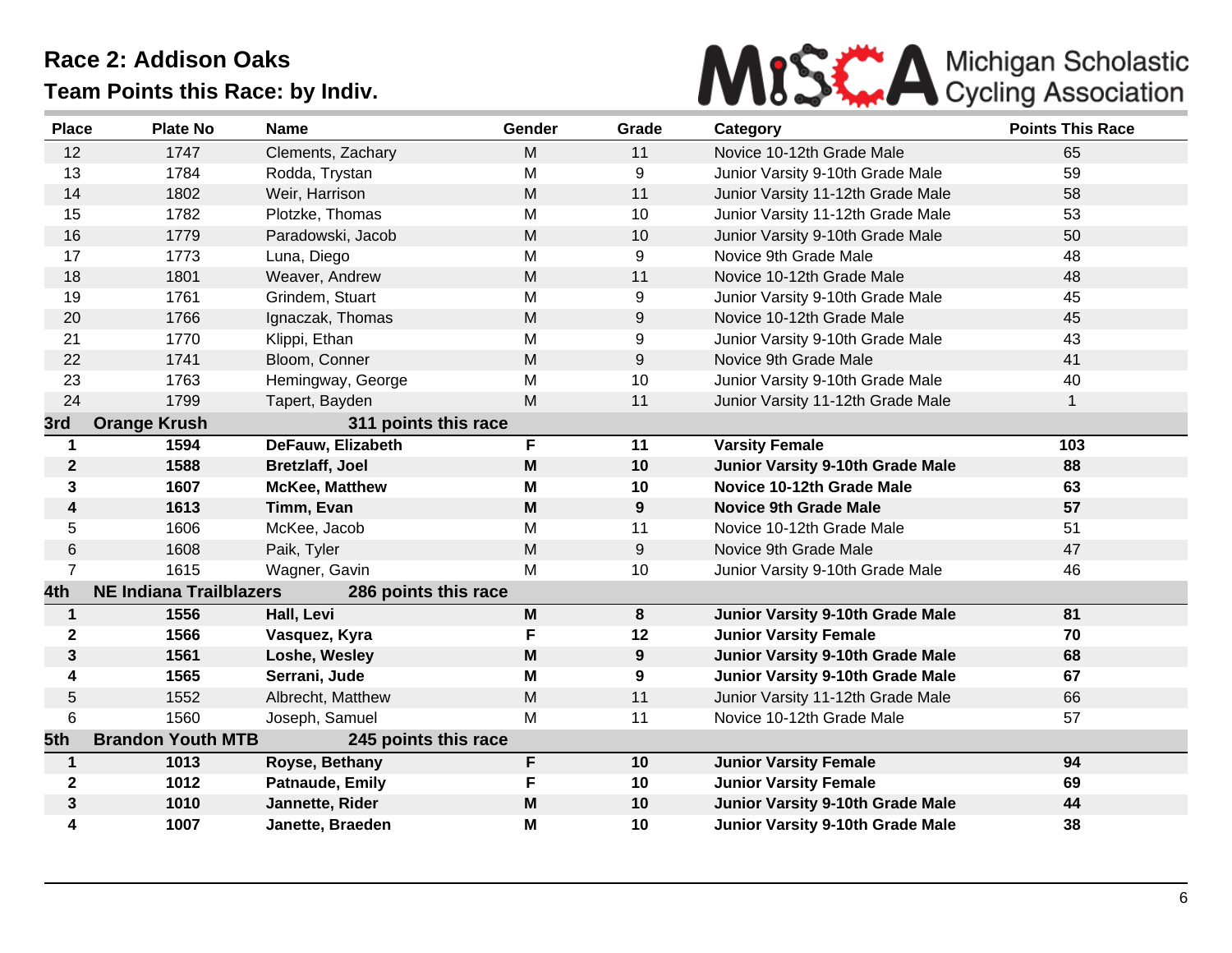

| <b>Place</b>            | <b>Plate No</b>               | <b>Name</b>            | Gender                                                                                | Grade | Category                          | <b>Points This Race</b> |
|-------------------------|-------------------------------|------------------------|---------------------------------------------------------------------------------------|-------|-----------------------------------|-------------------------|
| 6th                     | <b>Rochester Area (RARA)</b>  | 242 points this race   |                                                                                       |       |                                   |                         |
| $\mathbf{1}$            | 1734                          | <b>Weaver, Abigail</b> | F                                                                                     | 9     | <b>Novice 9-12th Grade Female</b> | 74                      |
| $\mathbf 2$             | 1672                          | Longo, Sofia           | F                                                                                     | 9     | <b>Novice 9-12th Grade Female</b> | 71                      |
| 3                       | 1630                          | <b>Brimm, Riley</b>    | $\mathsf{M}% _{T}=\mathsf{M}_{T}\!\left( a,b\right) ,\ \mathsf{M}_{T}=\mathsf{M}_{T}$ | 9     | <b>Novice 9th Grade Male</b>      | 55                      |
| 4                       | 1668                          | Laporte, Grant         | M                                                                                     | 9     | <b>Novice 9th Grade Male</b>      | 42                      |
| 5                       | 1673                          | Loyd, Caleb            | M                                                                                     | 9     | Novice 9th Grade Male             | 40                      |
| 7th                     | <b>Lake Orion Composite</b>   | 217 points this race   |                                                                                       |       |                                   |                         |
| 1                       | 1459                          | Parsons, Cavan         | M                                                                                     | 9     | Junior Varsity 9-10th Grade Male  | 62                      |
| $\mathbf{2}$            | 1471                          | Shirley, Isaac         | $\mathsf{M}% _{T}=\mathsf{M}_{T}\!\left( a,b\right) ,\ \mathsf{M}_{T}=\mathsf{M}_{T}$ | 9     | Junior Varsity 9-10th Grade Male  | 60                      |
| 3                       | 1436                          | Lebert, Melody         | F                                                                                     | 12    | <b>Novice 9-12th Grade Female</b> | 48                      |
| $\overline{\mathbf{4}}$ | 1435                          | Lebert, Isabella       | F                                                                                     | 10    | <b>Novice 9-12th Grade Female</b> | 47                      |
|                         | <b>Brighton Composite</b>     |                        |                                                                                       |       |                                   |                         |
| $\mathbf 1$             | 1063                          | Howard, Brock          | M                                                                                     | 12    | <b>Varsity Male</b>               | 93                      |
| $\overline{2}$          | 1075                          | Langley, Brandon       | M                                                                                     | 11    | <b>Varsity Male</b>               | 81                      |
| 3                       | 1108                          | Showerman, Drew        | M                                                                                     | 9     | Varsity Male                      | 77                      |
| 4                       | 1107                          | Showerman, Benjamin    | M                                                                                     | 11    | <b>Varsity Male</b>               | 75                      |
| 5                       | 1110                          | Smith, Ian             | M                                                                                     | 11    | Varsity Male                      | 70                      |
| 6                       | 1119                          | Voss, Sawyer           | M                                                                                     | 9     | Novice 9th Grade Male             | 68                      |
| $\overline{7}$          | 1086                          | Money, Daniel          | M                                                                                     | 11    | Junior Varsity 11-12th Grade Male | 64                      |
| 8                       | 1112                          | St.Laurent, Reid       | M                                                                                     | 12    | Junior Varsity 11-12th Grade Male | 61                      |
| 9                       | 1024                          | Beach, Isaiah          | M                                                                                     | 10    | Junior Varsity 9-10th Grade Male  | 58                      |
| 10                      | 1074                          | Lane, Andrew           | M                                                                                     | 10    | Junior Varsity 9-10th Grade Male  | 41                      |
| 11                      | 1118                          | Voss, Cullen           | M                                                                                     | 10    | Novice 10-12th Grade Male         | 41                      |
| 12                      | 1077                          | Lukasik, John          | M                                                                                     | 10    | Junior Varsity 9-10th Grade Male  | $\mathbf{1}$            |
| 13                      | 1102                          | Rochon, Noah           | M                                                                                     | 10    | Junior Varsity 9-10th Grade Male  | 1                       |
|                         | <b>Chelsea Youth MTB</b>      |                        |                                                                                       |       |                                   |                         |
| $\mathbf{1}$            | 1127                          | Krause-Bean, Curtis    | M                                                                                     | 10    | Novice 10-12th Grade Male         | 59                      |
| 2                       | 1125                          | Coffman, Finn          | M                                                                                     | 9     | Junior Varsity 9-10th Grade Male  | 57                      |
| 3                       | 1128                          | Martz, Ethan           | M                                                                                     | 12    | Novice 10-12th Grade Male         | 42                      |
|                         | <b>Heritage Jackrabbits</b>   |                        |                                                                                       |       |                                   |                         |
| 1                       | 1144                          | Shipman, Matthew       | M                                                                                     | 10    | Junior Varsity 9-10th Grade Male  | 70                      |
| $\overline{2}$          | 1146                          | Webb, Noah             | M                                                                                     | 9     | Junior Varsity 9-10th Grade Male  | 54                      |
|                         | <b>Huron Valley Composite</b> |                        |                                                                                       |       |                                   |                         |
| $\mathbf{1}$            | 1310                          | Wheeler, Bryce         | M                                                                                     | 11    | <b>Varsity Male</b>               | 86                      |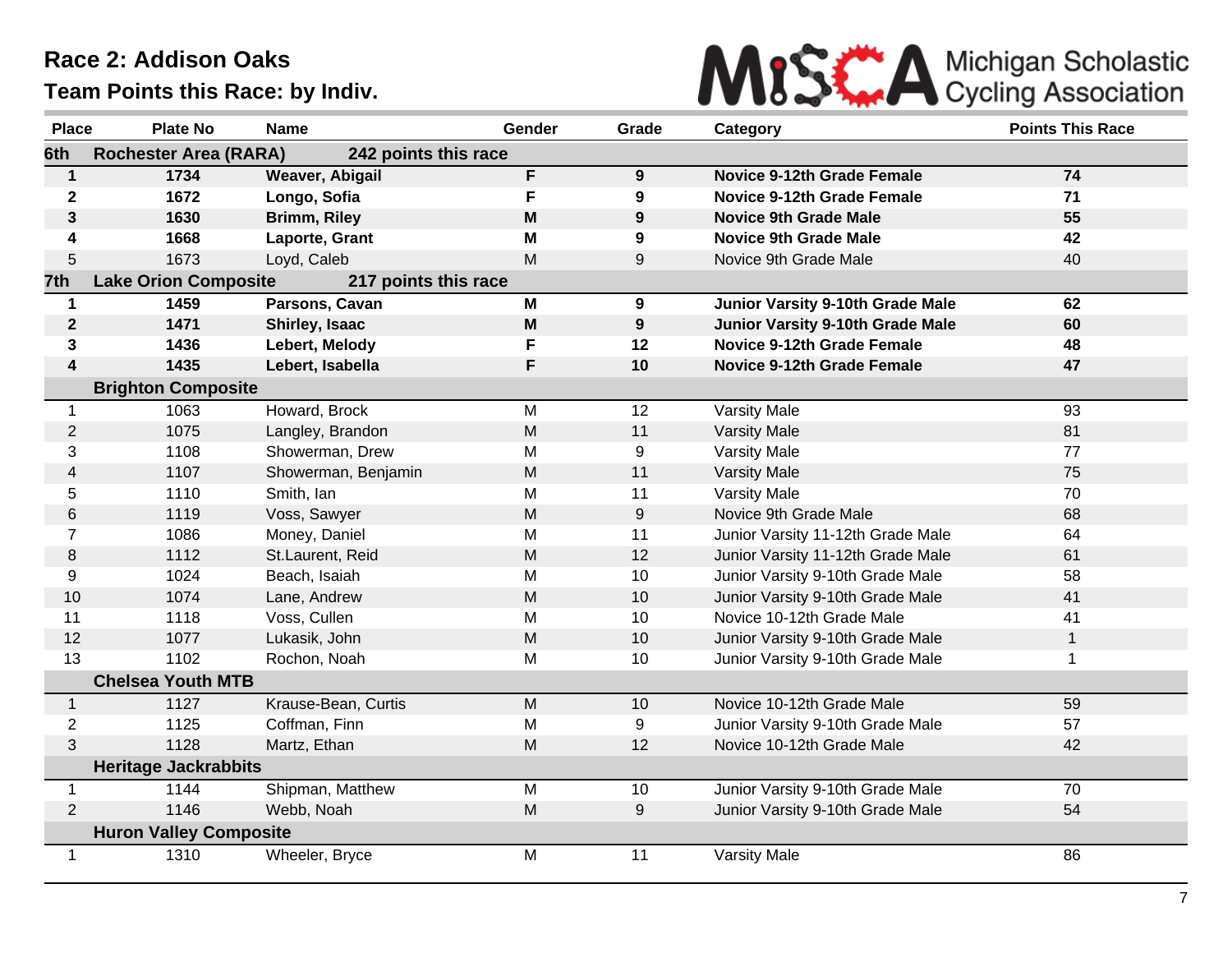

| 65<br>$\overline{2}$<br>1157<br>Blazic, Lucas<br>M<br>9<br>Junior Varsity 9-10th Grade Male<br>63<br>3<br>1277<br>M<br>9<br>Novice 9th Grade Male<br>Rossetti, Austin<br>1288<br>M<br>50<br>Smith, Dylan<br>11<br>Junior Varsity 11-12th Grade Male<br>4<br>Independent<br>F<br>1349<br>Jimenez Palos, Emma<br>8<br><b>Varsity Female</b><br>120<br>$\mathbf 1$<br>1371<br>F<br>111<br>2<br>10<br>Schultz, Lauren<br><b>Varsity Female</b><br>3<br>5002<br>12<br>Brower, David<br>M<br><b>Varsity Male</b><br>108<br>1378<br>Stephenson, Drake<br>M<br>12<br>Junior Varsity 11-12th Grade Male<br>100<br>4<br>1368<br>12<br>89<br>5<br>Rivera, Christopher<br>M<br><b>Varsity Male</b><br>1330<br>${\sf M}$<br>10<br>Novice 10-12th Grade Male<br>77<br>6<br>Cyrul, Michael<br>1322<br>Bixby, Carter<br>Μ<br>11<br>Junior Varsity 11-12th Grade Male<br>75<br>7<br>M<br>9<br>71<br>1328<br>Clement, Owen<br>8<br>Junior Varsity 9-10th Grade Male<br>1360<br>Miller, Riley<br>12<br>71<br>9<br>M<br><b>Varsity Male</b><br>1379<br>M<br>9<br>Novice 9th Grade Male<br>53<br>10<br>Taylor, Blake<br>F<br>11<br>1357<br>Martin, Chloe<br>9<br>Novice 9-12th Grade Female<br>50<br>1327<br>12<br>M<br>10<br>Novice 10-12th Grade Male<br>47<br>Buchwitz, Bennett | <b>Place</b> | <b>Plate No</b>         | <b>Name</b> | Gender | Grade | Category | <b>Points This Race</b> |
|---------------------------------------------------------------------------------------------------------------------------------------------------------------------------------------------------------------------------------------------------------------------------------------------------------------------------------------------------------------------------------------------------------------------------------------------------------------------------------------------------------------------------------------------------------------------------------------------------------------------------------------------------------------------------------------------------------------------------------------------------------------------------------------------------------------------------------------------------------------------------------------------------------------------------------------------------------------------------------------------------------------------------------------------------------------------------------------------------------------------------------------------------------------------------------------------------------------------------------------------------------------|--------------|-------------------------|-------------|--------|-------|----------|-------------------------|
|                                                                                                                                                                                                                                                                                                                                                                                                                                                                                                                                                                                                                                                                                                                                                                                                                                                                                                                                                                                                                                                                                                                                                                                                                                                               |              |                         |             |        |       |          |                         |
|                                                                                                                                                                                                                                                                                                                                                                                                                                                                                                                                                                                                                                                                                                                                                                                                                                                                                                                                                                                                                                                                                                                                                                                                                                                               |              |                         |             |        |       |          |                         |
|                                                                                                                                                                                                                                                                                                                                                                                                                                                                                                                                                                                                                                                                                                                                                                                                                                                                                                                                                                                                                                                                                                                                                                                                                                                               |              |                         |             |        |       |          |                         |
|                                                                                                                                                                                                                                                                                                                                                                                                                                                                                                                                                                                                                                                                                                                                                                                                                                                                                                                                                                                                                                                                                                                                                                                                                                                               |              |                         |             |        |       |          |                         |
|                                                                                                                                                                                                                                                                                                                                                                                                                                                                                                                                                                                                                                                                                                                                                                                                                                                                                                                                                                                                                                                                                                                                                                                                                                                               |              |                         |             |        |       |          |                         |
|                                                                                                                                                                                                                                                                                                                                                                                                                                                                                                                                                                                                                                                                                                                                                                                                                                                                                                                                                                                                                                                                                                                                                                                                                                                               |              |                         |             |        |       |          |                         |
|                                                                                                                                                                                                                                                                                                                                                                                                                                                                                                                                                                                                                                                                                                                                                                                                                                                                                                                                                                                                                                                                                                                                                                                                                                                               |              |                         |             |        |       |          |                         |
|                                                                                                                                                                                                                                                                                                                                                                                                                                                                                                                                                                                                                                                                                                                                                                                                                                                                                                                                                                                                                                                                                                                                                                                                                                                               |              |                         |             |        |       |          |                         |
|                                                                                                                                                                                                                                                                                                                                                                                                                                                                                                                                                                                                                                                                                                                                                                                                                                                                                                                                                                                                                                                                                                                                                                                                                                                               |              |                         |             |        |       |          |                         |
|                                                                                                                                                                                                                                                                                                                                                                                                                                                                                                                                                                                                                                                                                                                                                                                                                                                                                                                                                                                                                                                                                                                                                                                                                                                               |              |                         |             |        |       |          |                         |
|                                                                                                                                                                                                                                                                                                                                                                                                                                                                                                                                                                                                                                                                                                                                                                                                                                                                                                                                                                                                                                                                                                                                                                                                                                                               |              |                         |             |        |       |          |                         |
|                                                                                                                                                                                                                                                                                                                                                                                                                                                                                                                                                                                                                                                                                                                                                                                                                                                                                                                                                                                                                                                                                                                                                                                                                                                               |              |                         |             |        |       |          |                         |
|                                                                                                                                                                                                                                                                                                                                                                                                                                                                                                                                                                                                                                                                                                                                                                                                                                                                                                                                                                                                                                                                                                                                                                                                                                                               |              |                         |             |        |       |          |                         |
|                                                                                                                                                                                                                                                                                                                                                                                                                                                                                                                                                                                                                                                                                                                                                                                                                                                                                                                                                                                                                                                                                                                                                                                                                                                               |              |                         |             |        |       |          |                         |
|                                                                                                                                                                                                                                                                                                                                                                                                                                                                                                                                                                                                                                                                                                                                                                                                                                                                                                                                                                                                                                                                                                                                                                                                                                                               |              |                         |             |        |       |          |                         |
|                                                                                                                                                                                                                                                                                                                                                                                                                                                                                                                                                                                                                                                                                                                                                                                                                                                                                                                                                                                                                                                                                                                                                                                                                                                               |              |                         |             |        |       |          |                         |
|                                                                                                                                                                                                                                                                                                                                                                                                                                                                                                                                                                                                                                                                                                                                                                                                                                                                                                                                                                                                                                                                                                                                                                                                                                                               |              | <b>Midland MTB Crew</b> |             |        |       |          |                         |
| Parker, Ethan<br>1521<br>M<br>12<br>Junior Varsity 11-12th Grade Male<br>56<br>-1                                                                                                                                                                                                                                                                                                                                                                                                                                                                                                                                                                                                                                                                                                                                                                                                                                                                                                                                                                                                                                                                                                                                                                             |              |                         |             |        |       |          |                         |
| 1500<br>$\overline{2}$<br>Davis II, Thomas<br>M<br>12<br>51<br>Junior Varsity 11-12th Grade Male                                                                                                                                                                                                                                                                                                                                                                                                                                                                                                                                                                                                                                                                                                                                                                                                                                                                                                                                                                                                                                                                                                                                                              |              |                         |             |        |       |          |                         |
| 3<br>1546<br>9<br>Novice 9th Grade Male<br>51<br>Wolohan, Matthew<br>М                                                                                                                                                                                                                                                                                                                                                                                                                                                                                                                                                                                                                                                                                                                                                                                                                                                                                                                                                                                                                                                                                                                                                                                        |              |                         |             |        |       |          |                         |
| <b>Norte</b>                                                                                                                                                                                                                                                                                                                                                                                                                                                                                                                                                                                                                                                                                                                                                                                                                                                                                                                                                                                                                                                                                                                                                                                                                                                  |              |                         |             |        |       |          |                         |
| 1550<br>Cummins, Drew<br>M<br>95<br>$\mathbf{1}$<br>12<br><b>Varsity Male</b>                                                                                                                                                                                                                                                                                                                                                                                                                                                                                                                                                                                                                                                                                                                                                                                                                                                                                                                                                                                                                                                                                                                                                                                 |              |                         |             |        |       |          |                         |
| $\overline{2}$<br>8<br>94<br>1551<br>Ellis, Grady<br>M<br>Junior Varsity 9-10th Grade Male                                                                                                                                                                                                                                                                                                                                                                                                                                                                                                                                                                                                                                                                                                                                                                                                                                                                                                                                                                                                                                                                                                                                                                    |              |                         |             |        |       |          |                         |
| 3<br>5020<br>M<br>66<br>Cummins, Reese<br>10<br><b>Varsity Male</b>                                                                                                                                                                                                                                                                                                                                                                                                                                                                                                                                                                                                                                                                                                                                                                                                                                                                                                                                                                                                                                                                                                                                                                                           |              |                         |             |        |       |          |                         |
| <b>Team Green</b>                                                                                                                                                                                                                                                                                                                                                                                                                                                                                                                                                                                                                                                                                                                                                                                                                                                                                                                                                                                                                                                                                                                                                                                                                                             |              |                         |             |        |       |          |                         |
| Schmid, Collin<br>M<br>12<br>Junior Varsity 11-12th Grade Male<br>70<br>1815<br>$\mathbf 1$                                                                                                                                                                                                                                                                                                                                                                                                                                                                                                                                                                                                                                                                                                                                                                                                                                                                                                                                                                                                                                                                                                                                                                   |              |                         |             |        |       |          |                         |
| F<br>$\overline{2}$<br>1813<br>Oliver, Daisy<br>9<br>Novice 9-12th Grade Female<br>61                                                                                                                                                                                                                                                                                                                                                                                                                                                                                                                                                                                                                                                                                                                                                                                                                                                                                                                                                                                                                                                                                                                                                                         |              |                         |             |        |       |          |                         |
| 1814<br>3<br>F<br>Oliver, Gracie<br>11<br>Novice 9-12th Grade Female<br>49                                                                                                                                                                                                                                                                                                                                                                                                                                                                                                                                                                                                                                                                                                                                                                                                                                                                                                                                                                                                                                                                                                                                                                                    |              |                         |             |        |       |          |                         |
| <b>Wheels In Motion</b>                                                                                                                                                                                                                                                                                                                                                                                                                                                                                                                                                                                                                                                                                                                                                                                                                                                                                                                                                                                                                                                                                                                                                                                                                                       |              |                         |             |        |       |          |                         |
| 12<br>Perkey, Cullen<br>M<br><b>Varsity Male</b><br>114<br>$\mathbf{1}$<br>1990                                                                                                                                                                                                                                                                                                                                                                                                                                                                                                                                                                                                                                                                                                                                                                                                                                                                                                                                                                                                                                                                                                                                                                               |              |                         |             |        |       |          |                         |
| 1937<br>$\overline{2}$<br>Beeson, Charles<br>M<br>11<br>87<br><b>Varsity Male</b>                                                                                                                                                                                                                                                                                                                                                                                                                                                                                                                                                                                                                                                                                                                                                                                                                                                                                                                                                                                                                                                                                                                                                                             |              |                         |             |        |       |          |                         |
| 1984<br>${\sf M}$<br>85<br>3<br>Mazak, Aidan<br>10<br>Junior Varsity 9-10th Grade Male                                                                                                                                                                                                                                                                                                                                                                                                                                                                                                                                                                                                                                                                                                                                                                                                                                                                                                                                                                                                                                                                                                                                                                        |              |                         |             |        |       |          |                         |
| 1976<br>74<br>Laman, Charles<br>M<br>10<br>Novice 10-12th Grade Male<br>4                                                                                                                                                                                                                                                                                                                                                                                                                                                                                                                                                                                                                                                                                                                                                                                                                                                                                                                                                                                                                                                                                                                                                                                     |              |                         |             |        |       |          |                         |
| M<br>5<br>2004<br>Theriot, Jacques<br>12<br>68<br><b>Varsity Male</b>                                                                                                                                                                                                                                                                                                                                                                                                                                                                                                                                                                                                                                                                                                                                                                                                                                                                                                                                                                                                                                                                                                                                                                                         |              |                         |             |        |       |          |                         |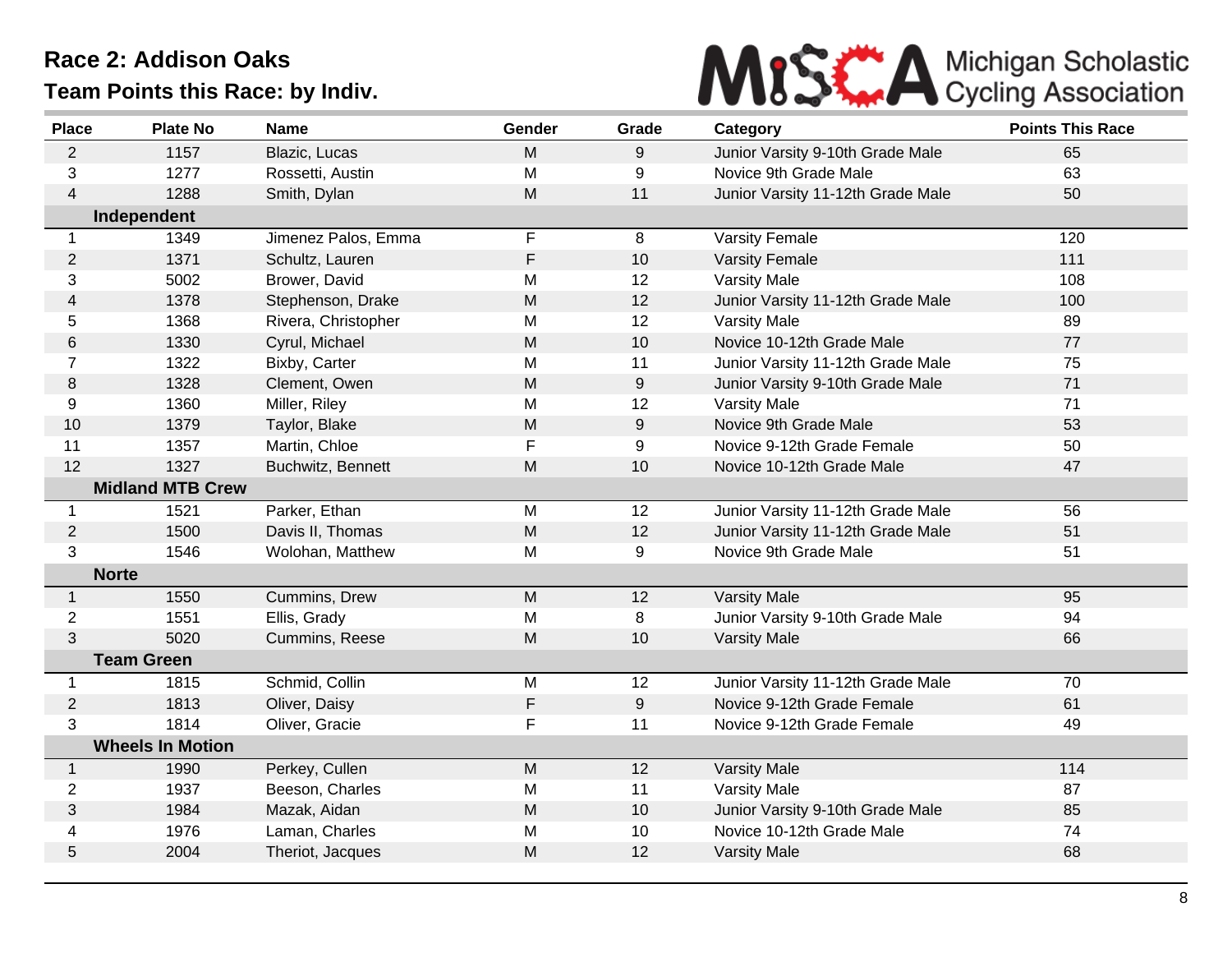

| <b>Place</b> | <b>Plate No</b> | Name             | Gender | Grade | <b>Category</b>                  | <b>Points This Race</b> |
|--------------|-----------------|------------------|--------|-------|----------------------------------|-------------------------|
|              | 1933            | Anderson, Frank  | M      |       | Novice 9th Grade Male            | 65                      |
|              | 1982            | Mabry, Hunter    | M      |       | Varsity Male                     | 65                      |
|              | 1977            | Landis, Gabriel  | M      | 10    | Junior Varsity 9-10th Grade Male | 64                      |
|              | 1938            | Bertcher, Samuel | М      | 10    | Junior Varsity 9-10th Grade Male | 61                      |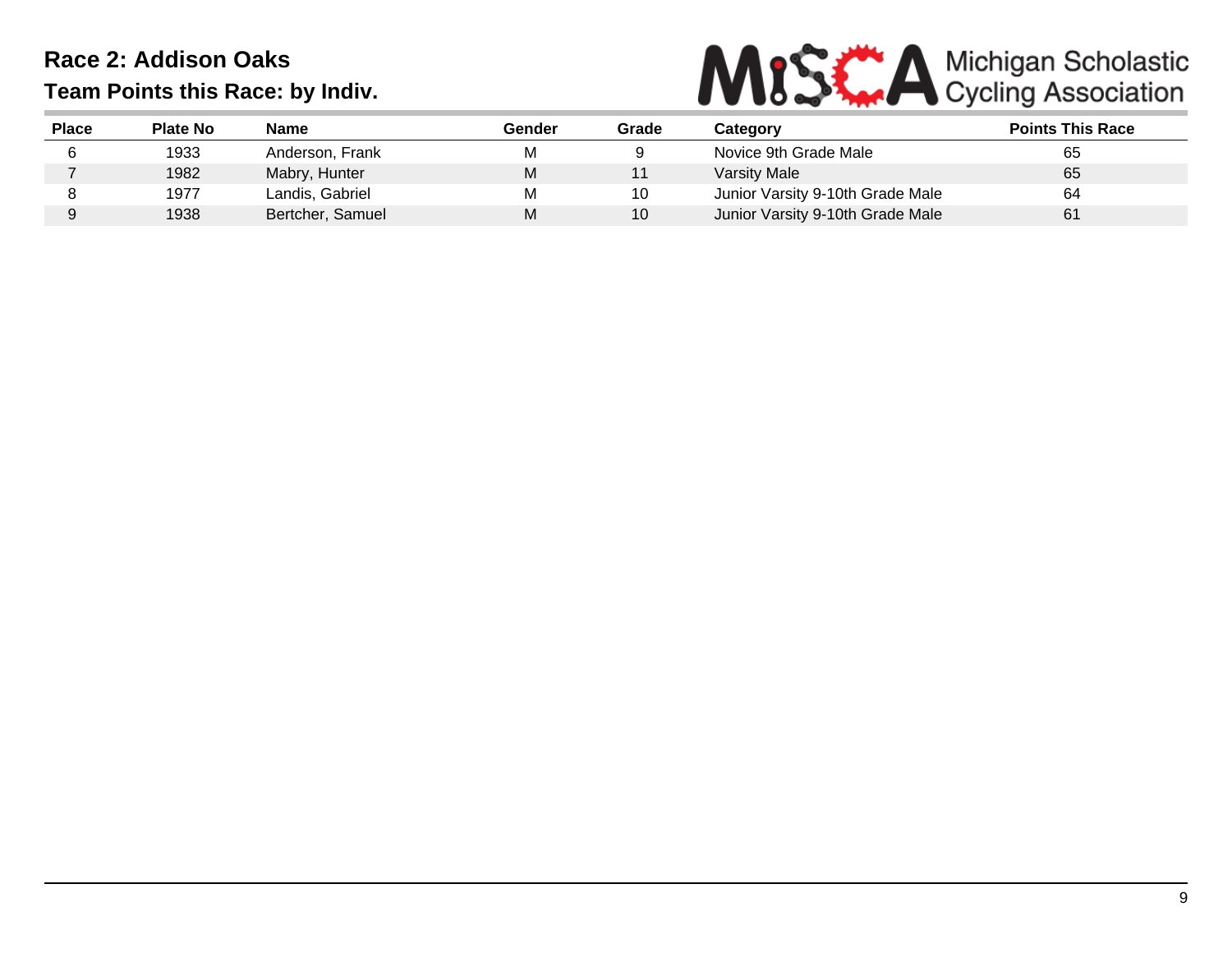

| <b>Place</b>            | <b>Plate No</b>                | <b>Name</b>              | Gender | Grade          | Category                             | <b>Points This Race</b> |
|-------------------------|--------------------------------|--------------------------|--------|----------------|--------------------------------------|-------------------------|
|                         | <b>Middle School Composite</b> |                          |        |                |                                      |                         |
| 1st                     | <b>Huron Valley United</b>     | 310 points this race     |        |                |                                      |                         |
| $\mathbf 1$             | 1200                           | Garris, Elijah           | M      | 8              | <b>Advanced Middle School Male</b>   | 85                      |
| $\boldsymbol{2}$        | 1276                           | Rosinski, Charlotte      | F      | 8              | <b>Advanced Middle School Female</b> | 85                      |
| 3                       | 1190                           | <b>Crane, Parker</b>     | M      | $\overline{7}$ | <b>Novice 7th Grade Male</b>         | 70                      |
| $\overline{\mathbf{4}}$ | 1299                           | Tobiczyk, Oswald         | M      | $\overline{7}$ | <b>Advanced Middle School Male</b>   | 70                      |
| 5                       | 1166                           | Brzuchanski, Emery       | M      | 8              | Advanced Middle School Male          | 66                      |
| 6                       | 1183                           | Christensen, Soren       | M      | $\overline{7}$ | Novice 7th Grade Male                | 64                      |
| $\overline{7}$          | 1232                           | Kowalski, Dalia          | F      | 6              | Advanced Middle School Female        | 64                      |
| 8                       | 1317                           | Wolcott, Nolan           | M      | 6              | Novice 6th Grade Male                | 61                      |
| 9                       | 1306                           | Vogel, Taylor            | F      | $\overline{7}$ | Novice 6-8th Grade Female            | 58                      |
| 10                      | 1295                           | Thielen, Nicholas        | M      | 6              | Novice 6th Grade Male                | 55                      |
| 11                      | 1259                           | Murphy, Trevor           | M      | $\overline{7}$ | Advanced Middle School Male          | 53                      |
| 12                      | 1297                           | Tidbury, Grayson         | M      | $\overline{7}$ | <b>Advanced Middle School Male</b>   | 52                      |
| 13                      | 1203                           | Hartman, Mallory         | F      | 6              | Novice 6-8th Grade Female            | 49                      |
| 14                      | 1163                           | Boyd, Brock              | M      | 6              | Novice 6th Grade Male                | 47                      |
| 15                      | 1194                           | Donohue, Griffin         | M      | $\overline{7}$ | Novice 7th Grade Male                | 47                      |
| 16                      | 1171                           | Caldwell, Marin          | F      | $\,6\,$        | Novice 6-8th Grade Female            | 45                      |
| 17                      | 1173                           | Campbell, Ayla           | F      | 8              | Novice 6-8th Grade Female            | 43                      |
| 18                      | 1311                           | Wilson, Brady            | M      | 8              | Novice 8th Grade Male                | 43                      |
| 19                      | 1169                           | Burke, Emma              | F      | 8              | Novice 6-8th Grade Female            | 40                      |
| 20                      | 1242                           | Luttenbacher, Olivia     | F      | 6              | Novice 6-8th Grade Female            | 39                      |
| 21                      | 1184                           | Christiansen, Annika     | F      | 6              | Novice 6-8th Grade Female            | 33                      |
| 22                      | 1161                           | Boyd, Aiden              | M      | 8              | Novice 8th Grade Male                | 32                      |
| 23                      | 1215                           | Jackson, Calvin          | M      | 8              | Novice 8th Grade Male                | 31                      |
| 24                      | 1149                           | Adams, Wynn              | F      | 6              | Novice 6-8th Grade Female            | 29                      |
| 25                      | 1255                           | Miller, Chase            | M      | $\overline{7}$ | Novice 7th Grade Male                | 26                      |
| 26                      | 1291                           | Stewart, Lucas           | M      | $\overline{7}$ | Novice 7th Grade Male                | 22                      |
| 2nd                     | <b>Orange Krush</b>            | 290 points this race     |        |                |                                      |                         |
| 1                       | 1593                           | <b>DeCubber, Finley</b>  | F      | 8              | <b>Advanced Middle School Female</b> | 76                      |
| $\mathbf 2$             | 1321                           | <b>Beaubien, Bastien</b> | M      | 8              | <b>Advanced Middle School Male</b>   | 73                      |
| 3                       | 1589                           | <b>Bretzlaff, Miriam</b> | F      | $\overline{7}$ | <b>Advanced Middle School Female</b> | 73                      |
| 4                       | 1602                           | Keyes, Janelle           | F      | 8              | <b>Advanced Middle School Female</b> | 68                      |
| 5                       | 1618                           | Werth, Jayden            | M      | $\overline{7}$ | Advanced Middle School Male          | 68                      |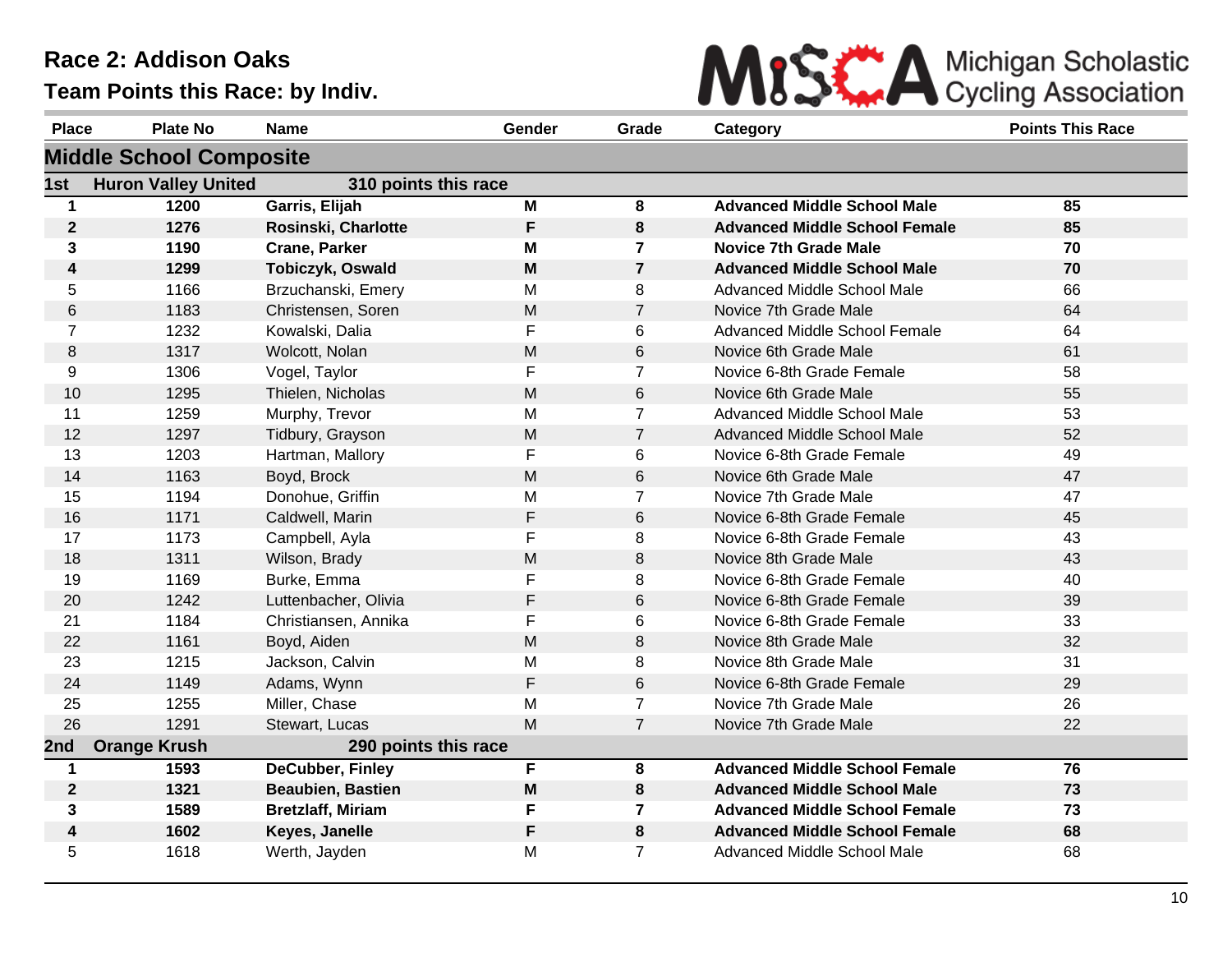

| <b>Place</b>   | <b>Plate No</b>           | Name                   | Gender    | Grade          | Category                             | <b>Points This Race</b> |
|----------------|---------------------------|------------------------|-----------|----------------|--------------------------------------|-------------------------|
| $6\phantom{.}$ | 1614                      | Villemure, Garrett     | M         | $\overline{7}$ | Novice 7th Grade Male                | 67                      |
| $\overline{7}$ | 1596                      | Dell, Zeke             | M         | 8              | Novice 8th Grade Male                | 61                      |
| $\,8\,$        | 1600                      | James, Evan            | M         | 8              | <b>Advanced Middle School Male</b>   | 60                      |
| 9              | 1585                      | Adkins, Cole           | M         | 6              | Novice 6th Grade Male                | 58                      |
| 10             | 1591                      | Caudill, Owen          | M         | $\overline{7}$ | Novice 7th Grade Male                | 55                      |
| 11             | 1595                      | Dell, Edward           | M         | 8              | Novice 8th Grade Male                | 53                      |
| 12             | 1587                      | Bordine, Jaxson        | ${\sf M}$ | $\overline{7}$ | Novice 7th Grade Male                | 49                      |
| 13             | 1598                      | Greene, Eagan          | M         | 8              | Novice 8th Grade Male                | 36                      |
| 14             | 1609                      | Schiffman, Eamon       | M         | $\overline{7}$ | Novice 7th Grade Male                | 25                      |
| 15             | 1612                      | Thompson, Jacob        | M         | 8              | Novice 8th Grade Male                | 25                      |
| 16             | 1592                      | Cornwell, Charles      | M         | 8              | Novice 8th Grade Male                | 22                      |
| 3rd            | <b>Lake Orion Schools</b> | 283 points this race   |           |                |                                      |                         |
| $\mathbf 1$    | 1417                      | Heist, Ethan           | M         | 8              | <b>Advanced Middle School Male</b>   | 82                      |
| $\overline{2}$ | 1470                      | <b>Shaskos, Lauren</b> | F         | 8              | <b>Advanced Middle School Female</b> | 79                      |
| 3              | 1394                      | Cervin, Gannon         | M         | 6              | <b>Novice 6th Grade Male</b>         | 64                      |
| 4              | 1466                      | <b>Rheault, Drew</b>   | M         | 8              | <b>Novice 8th Grade Male</b>         | 58                      |
| 5              | 1482                      | Wolski, Jakub          | M         | 8              | Advanced Middle School Male          | 54                      |
| 6              | 1433                      | LaGest, Nathan         | M         | $\overline{7}$ | Novice 7th Grade Male                | 53                      |
| $\overline{7}$ | 1387                      | Ahn, Cameron           | M         | $\overline{7}$ | Novice 7th Grade Male                | 45                      |
| 8              | 1450                      | Mucci, Anthony         | M         | 8              | Novice 8th Grade Male                | 40                      |
| 9              | 1472                      | Soule, Charlie         | M         | 6              | Novice 6th Grade Male                | 40                      |
| 10             | 1485                      | Zsenyuk, Landon        | M         | 6              | Novice 6th Grade Male                | 37                      |
| 11             | 1451                      | Mucci, Joseph          | M         | $\overline{7}$ | Novice 7th Grade Male                | 36                      |
| 12             | 1448                      | Morgan, Kevin          | M         | 8              | Novice 8th Grade Male                | 34                      |
| 13             | 1434                      | Lawless, Britton       | M         | 6              | Novice 6th Grade Male                | 33                      |
| 14             | 1395                      | Clelland, Colten       | M         | $\overline{7}$ | Novice 7th Grade Male                | 31                      |
| 15             | 1404                      | Florence, Landon       | M         | $\overline{7}$ | Novice 7th Grade Male                | 30                      |
| 16             | 1385                      | Accardo, Gavin         | M         | 8              | Novice 8th Grade Male                | 28                      |
| 17             | 1473                      | Stabenow, Walter       | M         | $\mathbf{7}$   | Novice 7th Grade Male                | 21                      |
| 18             | 1388                      | Aquilina, Ryan         | M         | 8              | Novice 8th Grade Male                | 19                      |
| 19             | 1447                      | Morgan, Jacob          | M         | 8              | Novice 8th Grade Male                | 17                      |
| 20             | 1408                      | Fox, Berkley           | M         | 8              | Novice 8th Grade Male                | $\mathbf{1}$            |
| 21             | 1430                      | Ladensack, Mika        | F         | $\overline{7}$ | Novice 6-8th Grade Female            | 1                       |
| 22             | 1480                      | West, Owen             | M         | 8              | Novice 8th Grade Male                | $\mathbf 1$             |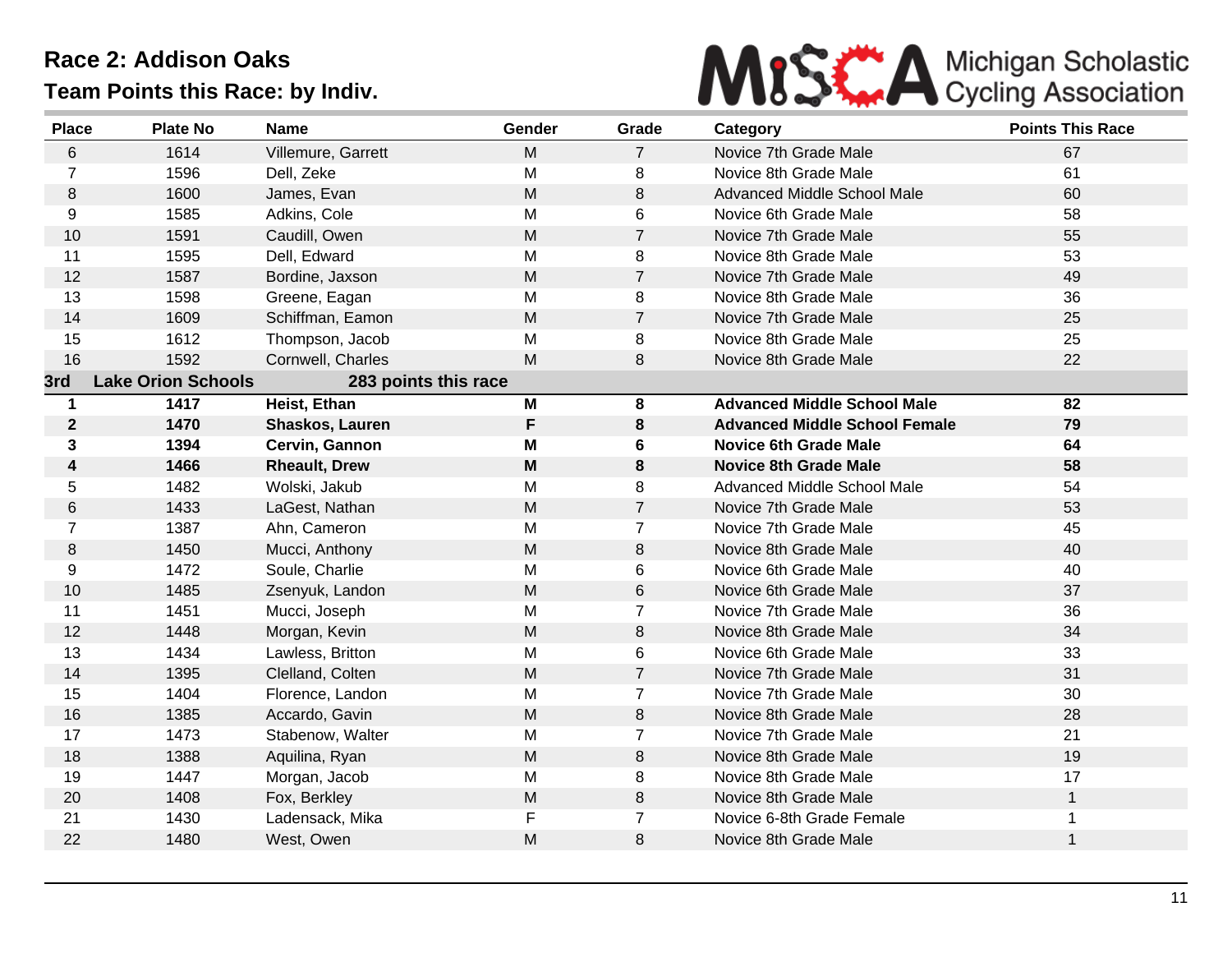

| <b>Place</b>         | <b>Plate No</b>              | <b>Name</b>             | Gender      | Grade                   | Category                             | <b>Points This Race</b> |
|----------------------|------------------------------|-------------------------|-------------|-------------------------|--------------------------------------|-------------------------|
| 4th                  | <b>Brighton Area Schools</b> | 282 points this race    |             |                         |                                      |                         |
| $\blacktriangleleft$ | 1028                         | <b>Bell, Sophia</b>     | F           | $\overline{7}$          | <b>Advanced Middle School Female</b> | 82                      |
| $\mathbf{2}$         | 1055                         | Giles, Anna             | F           | $\overline{7}$          | <b>Advanced Middle School Female</b> | 70                      |
| 3                    | 1036                         | <b>Cranston, Ashley</b> | F           | $\overline{\mathbf{7}}$ | <b>Advanced Middle School Female</b> | 66                      |
| 4                    | 1117                         | Vogt, Carmen            | M           | 8                       | <b>Novice 8th Grade Male</b>         | 64                      |
| 5                    | 1103                         | Rochowiak, Maxwell      | M           | $\overline{7}$          | Advanced Middle School Male          | 56                      |
| 6                    | 1022                         | Babas, Olivia           | F           | 6                       | Novice 6-8th Grade Female            | 51                      |
| 7                    | 1035                         | Cory, Mitchell          | Μ           | 8                       | Novice 8th Grade Male                | 49                      |
| 8                    | 1041                         | Day, Brett              | M           | 8                       | Novice 8th Grade Male                | 47                      |
| 9                    | 1116                         | Vince, Parker           | M           | 6                       | Novice 6th Grade Male                | 45                      |
| 10                   | 1106                         | Schandevel, Kyle        | M           | 8                       | Novice 8th Grade Male                | 39                      |
| 11                   | 1052                         | Frey, Jack              | M           | 6                       | Novice 6th Grade Male                | 38                      |
| 12                   | 1097                         | Pruski, Cecilia         | $\mathsf F$ | 8                       | Novice 6-8th Grade Female            | 37                      |
| 13                   | 1021                         | Babas, Lillian          | F           | 8                       | Novice 6-8th Grade Female            | 36                      |
| 14                   | 1109                         | Smith, Garrett          | M           | $\overline{7}$          | Novice 7th Grade Male                | 35                      |
| 15                   | 1120                         | Walker, Celora          | F           | 8                       | Novice 6-8th Grade Female            | 30                      |
| 16                   | 1045                         | Diamond, Brayden        | M           | 8                       | Novice 8th Grade Male                | 21                      |
| 17                   | 1054                         | Galloway, Logan         | M           | 8                       | Novice 8th Grade Male                | 18                      |
| 5th                  | <b>Rochester Area (RARA)</b> | 256 points this race    |             |                         |                                      |                         |
| $\mathbf{1}$         | 1674                         | Mahoney, Gabriel        | M           | 6                       | <b>Novice 6th Grade Male</b>         | 70                      |
| $\mathbf 2$          | 1692                         | Opfer, Katja            | F           | 8                       | <b>Novice 6-8th Grade Female</b>     | 64                      |
| 3                    | 1632                         | <b>Carnwath, Caleb</b>  | M           | $\overline{7}$          | <b>Novice 7th Grade Male</b>         | 61                      |
| 4                    | 1738                         | Williams, Aurora        | F           | 6                       | <b>Novice 6-8th Grade Female</b>     | 61                      |
| 5                    | 1715                         | Smith, Logan            | M           | $\overline{7}$          | Novice 7th Grade Male                | 58                      |
| 6                    | 1739                         | Williams, Brayden       | M           | 8                       | Novice 8th Grade Male                | 55                      |
| $\overline{7}$       | 1684                         | Morales-Zozaya, Matteo  | M           | 5                       | Novice 6th Grade Male                | 53                      |
| 8                    | 1693                         | Patyi, Roman            | M           | 6                       | Novice 6th Grade Male                | 49                      |
| 9                    | 1690                         | Novak, Kyle             | M           | 6                       | Novice 6th Grade Male                | 43                      |
| 10                   | 1683                         | Morales-Zozaya, Gorka   | M           | $\overline{7}$          | Novice 8th Grade Male                | 41                      |
| 11                   | 1735                         | Weaver, Annalyse        | F           | 6                       | Novice 6-8th Grade Female            | 38                      |
| 12                   | 1700                         | Pugno-Mailey, Obadiah   | M           | $\overline{7}$          | Novice 7th Grade Male                | 37                      |
| 13                   | 1707                         | Roberts, Kane           | M           | 6                       | Novice 6th Grade Male                | 36                      |
| 14                   | 1667                         | LaFever, Wesley         | M           | 6                       | Novice 6th Grade Male                | 35                      |
| 15                   | 1686                         | Muenk, Cullen           | M           | $\overline{7}$          | Novice 7th Grade Male                | 34                      |
| 16                   | 1721                         | Truelove III, Ralph     | M           | $\overline{7}$          | Novice 7th Grade Male                | 32                      |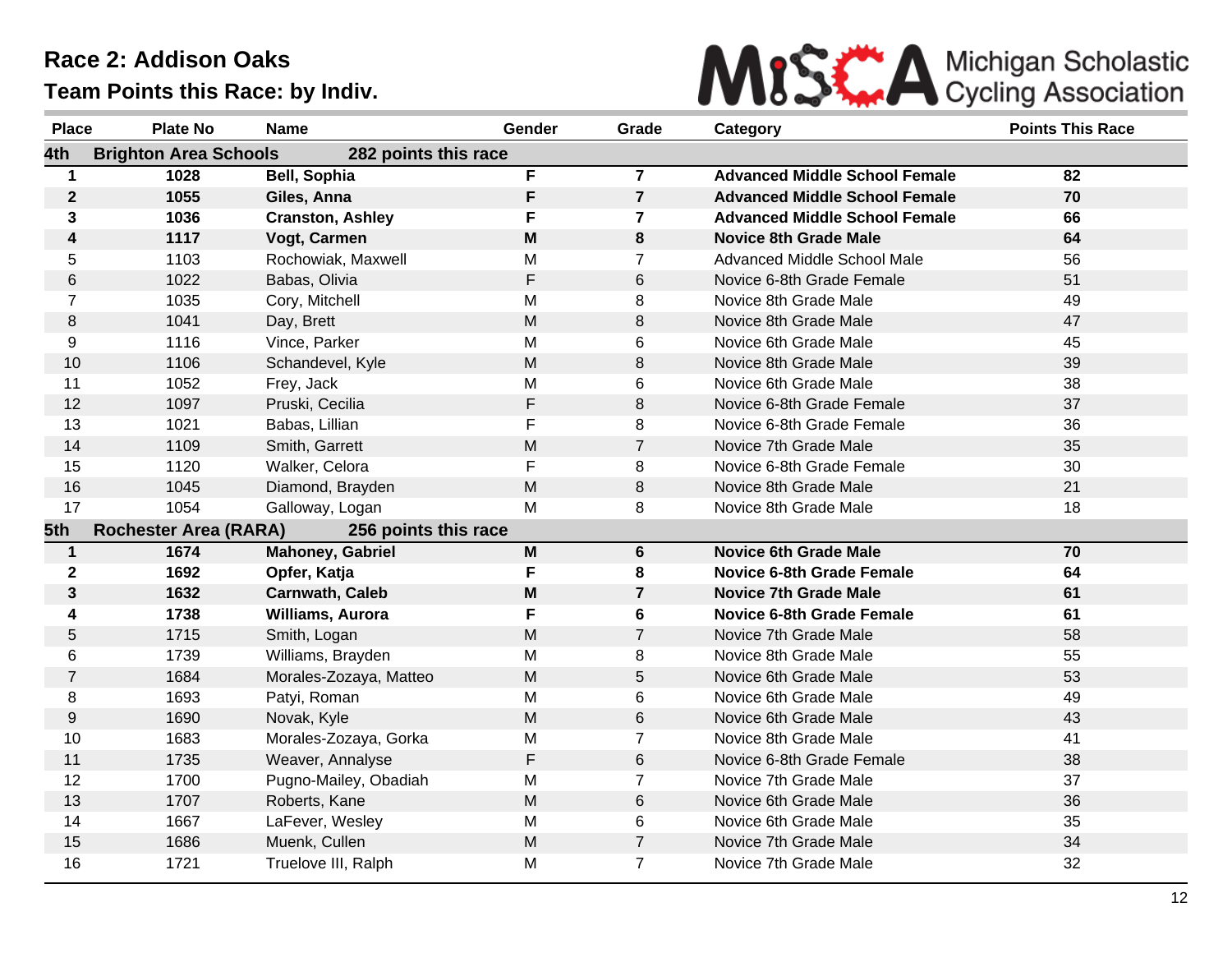

| <b>Place</b>     | <b>Plate No</b>                | <b>Name</b>            | Gender | Grade          | Category                             | <b>Points This Race</b> |
|------------------|--------------------------------|------------------------|--------|----------------|--------------------------------------|-------------------------|
| 17               | 1649                           | Dossey, Victoria       | F      | $6\phantom{1}$ | Novice 6-8th Grade Female            | 31                      |
| 18               | 1662                           | Kotenko, Kenneth       | M      | 8              | Novice 8th Grade Male                | 30                      |
| 19               | 1706                           | Rentrop, Luis          | M      | $\overline{7}$ | Novice 7th Grade Male                | 29                      |
| 20               | 1730                           | Vollmayer, Ella        | F      | 6              | Novice 6-8th Grade Female            | 28                      |
| 21               | 1731                           | Vollmayer, Vincent     | M      | $\overline{7}$ | Novice 7th Grade Male                | 28                      |
| 22               | 1623                           | Barker, Owen           | M      | $\overline{7}$ | Novice 7th Grade Male                | 27                      |
| 23               | 1702                           | Raza, Amna             | F      | $\overline{7}$ | Novice 6-8th Grade Female            | 25                      |
| 24               | 1627                           | Beros, Carter          | M      | $\overline{7}$ | Novice 7th Grade Male                | 23                      |
| 25               | 1705                           | Rentrop, Lennox        | M      | 6              | Novice 6th Grade Male                | $\mathbf{1}$            |
| 6th              | <b>West Michigan Coyotes</b>   | 253 points this race   |        |                |                                      |                         |
| $\mathbf 1$      | 1885                           | <b>Martin, Brevin</b>  | M      | 8              | <b>Advanced Middle School Male</b>   | 76                      |
| $\boldsymbol{2}$ | 1837                           | Cavner, Emma           | F      | 8              | <b>Advanced Middle School Female</b> | 62                      |
| 3                | 1883                           | <b>Marine, Marley</b>  | F      | 6              | <b>Advanced Middle School Female</b> | 60                      |
| 4                | 1929                           | <b>Whitmer, Brigid</b> | F      | 8              | <b>Novice 6-8th Grade Female</b>     | 55                      |
| 5                | 1907                           | Roberts, Easton        | м      | $\overline{7}$ | Novice 7th Grade Male                | 51                      |
| 6                | 1928                           | Wert, Henry            | M      | 6              | Advanced Middle School Male          | 51                      |
| $\overline{7}$   | 1852                           | Elms, Jack             | M      | 8              | Novice 8th Grade Male                | 37                      |
| $\,8\,$          | 1909                           | Scheuerle, Megan       | F      | 8              | Novice 6-8th Grade Female            | 34                      |
| 9                | 1913                           | Thompson, Evan         | M      | 8              | Novice 8th Grade Male                | 1.                      |
| 7th              | <b>Wheels In Motion</b>        | 237 points this race   |        |                |                                      |                         |
| $\mathbf{1}$     | 1935                           | <b>Beck, Henry</b>     | M      | 8              | <b>Novice 8th Grade Male</b>         | 67                      |
| $\mathbf 2$      | 2001                           | Smith, Donald          | M      | 6              | <b>Advanced Middle School Male</b>   | 62                      |
| 3                | 2003                           | <b>Tall, Braden</b>    | M      | $\overline{7}$ | <b>Advanced Middle School Male</b>   | 55                      |
| 4                | 1981                           | Luke, Sylvia           | F      | 8              | <b>Novice 6-8th Grade Female</b>     | 53                      |
| 5                | 1991                           | Picinotti, Van         | M      | 8              | Novice 8th Grade Male                | 51                      |
| 6                | 1995                           | Rogers, Samantha       | F      | 6              | Novice 6-8th Grade Female            | 47                      |
| $\overline{7}$   | 1947                           | Ellis, Henry           | M      | 8              | Novice 8th Grade Male                | 45                      |
| 8                | 2005                           | Whitacre, Kai          | M      | 8              | Novice 8th Grade Male                | 29                      |
| $\boldsymbol{9}$ | 1941                           | Bovee, Maya            | F      | $\overline{7}$ | Novice 6-8th Grade Female            | 27                      |
| 10               | 1988                           | Nazario, Dominic       | M      | 8              | Novice 8th Grade Male                | 27                      |
| 8th              | <b>NE Indiana Trailblazers</b> | 213 points this race   |        |                |                                      |                         |
| $\mathbf{1}$     | 1554                           | Cordes, Levi           | M      | 6              | <b>Novice 6th Grade Male</b>         | 67                      |
| $\mathbf{2}$     | 1559                           | Joseph, Lilly          | F      | 8              | Novice 6-8th Grade Female            | 67                      |
| 3                | 5030                           | <b>Brewer, Tyson</b>   | M      | $\overline{7}$ | <b>Novice 7th Grade Male</b>         | 41                      |
| 4                | 1557                           | Hyde, Daniel           | M      | $\overline{7}$ | <b>Novice 7th Grade Male</b>         | 38                      |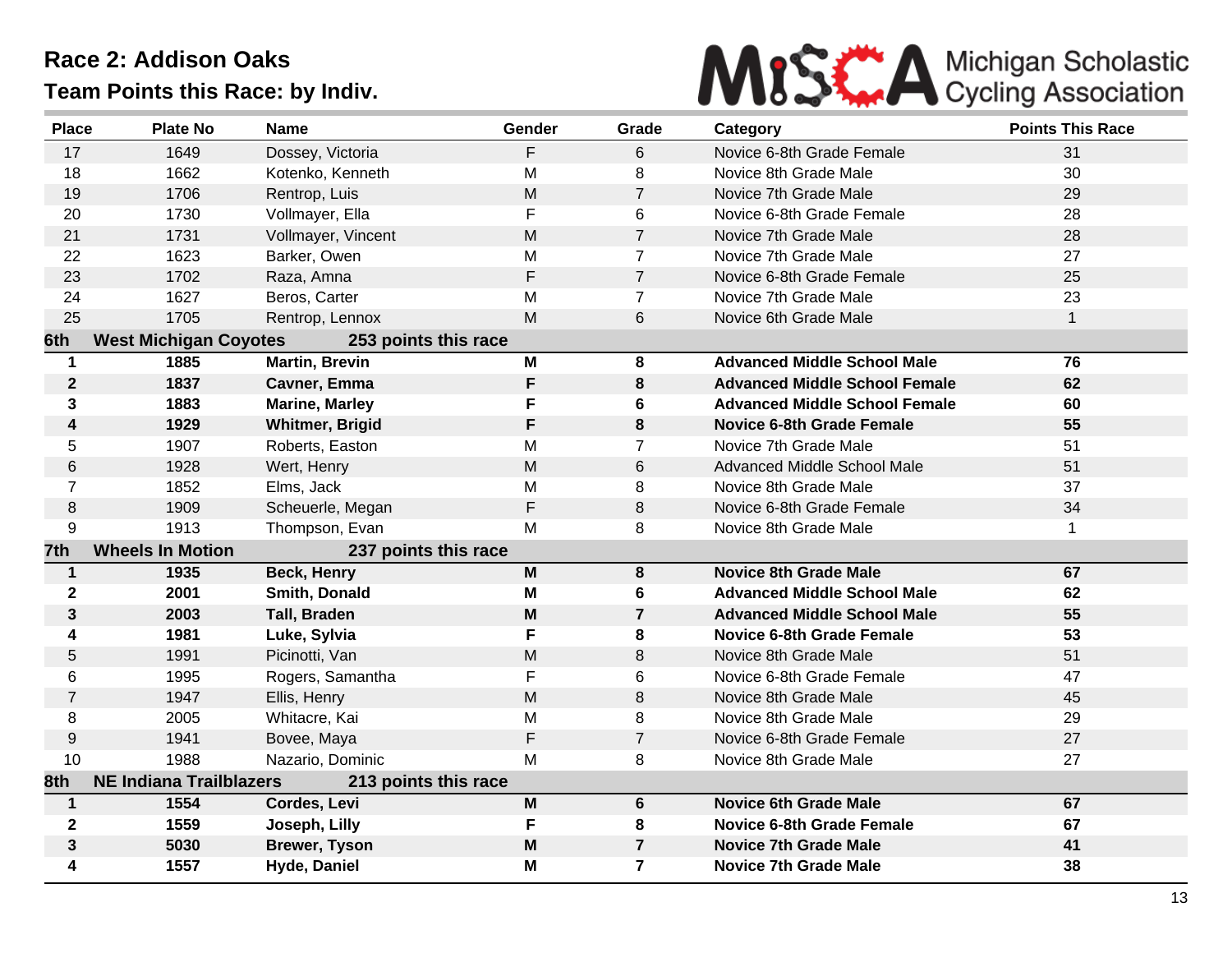

| <b>Place</b>     | <b>Plate No</b>               | <b>Name</b>             | Gender      | Grade          | Category                           | <b>Points This Race</b> |
|------------------|-------------------------------|-------------------------|-------------|----------------|------------------------------------|-------------------------|
| 5                | 1558                          | Hyde, Jonathan          | M           | 8              | Novice 8th Grade Male              | 33                      |
| 9th              | <b>Rochester HS (United)</b>  | 200 points this race    |             |                |                                    |                         |
| $\mathbf 1$      | 1752                          | Dagg, Samuel            | M           | 8              | <b>Advanced Middle School Male</b> | 64                      |
| $\boldsymbol{2}$ | 1762                          | Hawes, Benjamin         | $\mathbf M$ | 8              | <b>Advanced Middle School Male</b> | 58                      |
| 3                | 1785                          | Rodda, Tyler            | M           | $\overline{7}$ | <b>Novice 7th Grade Male</b>       | 43                      |
| 4                | 1746                          | Chen, Johnson           | M           | 8              | Novice 8th Grade Male              | 38                      |
| 5                | 1740                          | Blair, Maya             | F           | $\overline{7}$ | <b>Novice 6-8th Grade Female</b>   | 35                      |
| 10th             | <b>Brandon Youth MTB</b>      | 150 points this race    |             |                |                                    |                         |
| $\mathbf 1$      | 1002                          | <b>Brinker, Nathan</b>  | M           | $\overline{7}$ | <b>Novice 7th Grade Male</b>       | 40                      |
| 2                | 1001                          | <b>Blackmer, Colton</b> | M           | 7              | <b>Novice 7th Grade Male</b>       | 39                      |
| 3                | 1015                          | Savoie, Ryan            | M           | 6              | <b>Novice 6th Grade Male</b>       | 39                      |
| 4                | 1006                          | Hylton, Jacob           | M           | 8              | Novice 8th Grade Male              | 35                      |
| 5                | 5022                          | Walker, Keira           | F           | 8              | <b>Novice 6-8th Grade Female</b>   | 32                      |
| 6                | 1008                          | Janette, Connor         | М           | 8              | Novice 8th Grade Male              | 24                      |
|                  | <b>Chelsea Youth MTB</b>      |                         |             |                |                                    |                         |
| $\mathbf{1}$     | 1123                          | Anderson, Cash          | M           | 8              | Novice 8th Grade Male              | 23                      |
|                  | Independent                   |                         |             |                |                                    |                         |
| 1                | 1320                          | Adamski, Kash           | M           | $\overline{7}$ | Advanced Middle School Male        | 79                      |
| $\overline{2}$   | 1370                          | Schultz, Brianna        | F           | 6              | Novice 6-8th Grade Female          | 70                      |
| 3                | 1348                          | Hyde, Liam              | M           | 6              | Novice 6th Grade Male              | 51                      |
| 4                | 1331                          | Ellis, Sylvia           | F           | $\overline{7}$ | Novice 6-8th Grade Female          | 41                      |
| 5                | 1345                          | Horan, Xander           | M           | 6              | Novice 6th Grade Male              | 41                      |
| 6                | 1376                          | Sirrine, Nolan          | M           | 8              | Novice 8th Grade Male              | 26                      |
| $\overline{7}$   | 1375                          | Sirrine, Caelan         | M           | $\overline{7}$ | Novice 7th Grade Male              | 24                      |
| 8                | 5012                          | Nelson, Bodie           | M           | 8              | Novice 8th Grade Male              | 20                      |
|                  | <b>Midland MTB Crew</b>       |                         |             |                |                                    |                         |
| 1                | 1503                          | Gessford, Logan         | M           | $\overline{7}$ | Novice 7th Grade Male              | 33                      |
|                  | <b>Northville High School</b> |                         |             |                |                                    |                         |
| $\mathbf{1}$     | 1573                          | Hentnik, Alexander      | M           | 8              | Novice 8th Grade Male              | 70                      |
|                  | <b>South Lyon Youth MTB</b>   |                         |             |                |                                    |                         |
| 1                | 1808                          | Martz, Aiden            | M           | 6              | Novice 6th Grade Male              | 34                      |
| $\overline{2}$   | 1809                          | Martz, Ella             | F           | 6              | Novice 6-8th Grade Female          | 26                      |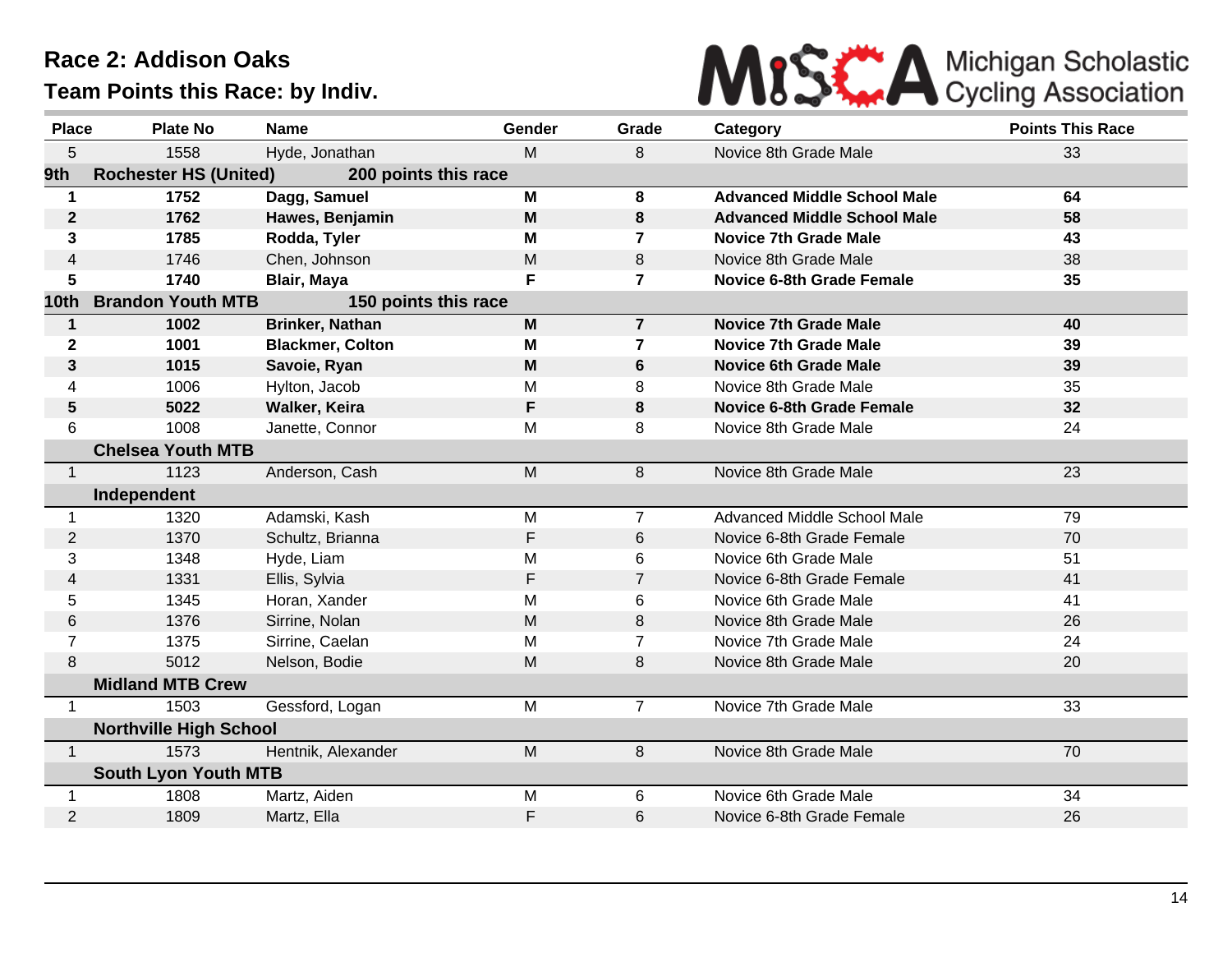

| <b>Place</b>            | <b>Plate No</b>                    | <b>Name</b>           | Gender | Grade                   | Category                          | <b>Points This Race</b> |
|-------------------------|------------------------------------|-----------------------|--------|-------------------------|-----------------------------------|-------------------------|
|                         | <b>Elementary School Composite</b> |                       |        |                         |                                   |                         |
| 1st                     | <b>West Michigan Coyotes</b>       | 258 points this race  |        |                         |                                   |                         |
| 1                       | 1848                               | <b>DeWall, Luke</b>   | M      | $5\phantom{.0}$         | <b>Advanced Elementary Male</b>   | 67                      |
| $\boldsymbol{2}$        | 1851                               | Drajka, Reese         | F      | $\overline{\mathbf{4}}$ | <b>Advanced Elementary Female</b> | 67                      |
| 3                       | 1819                               | <b>Battjes, Matia</b> | F      | 5                       | <b>Advanced Elementary Female</b> | 64                      |
| $\overline{\mathbf{4}}$ | 1867                               | Hubbard, Laila        | F      | $\boldsymbol{4}$        | <b>Upper Elementary Female</b>    | 60                      |
| 5                       | 1868                               | Hubbard, Tristan      | M      | 5                       | <b>Upper Elementary Male</b>      | 60                      |
| 6                       | 1839                               | Cherney, Hazel        | F      | 5                       | <b>Upper Elementary Female</b>    | 51                      |
| $\overline{7}$          | 1870                               | Hughes, William       | M      | 5                       | <b>Advanced Elementary Male</b>   | 49                      |
| 8                       | 1884                               | Martin, Ava           | F      | 5                       | <b>Upper Elementary Female</b>    | 48                      |
| 9                       | 1847                               | DeWall, Grant         | M      | 3                       | Lower Elementary Male             | 47                      |
| 10                      | 1853                               | Eves, Owen            | M      | 3                       | Lower Elementary Male             | 44                      |
| 11                      | 1836                               | Carpenter, Kellen     | M      | 3                       | <b>Advanced Elementary Male</b>   | 43                      |
| 12                      | 1908                               | Roberts, Harper       | F      | $\overline{4}$          | <b>Upper Elementary Female</b>    | 33                      |
| 13                      | 1833                               | Broughton, James      | M      | $\overline{2}$          | Lower Elementary Male             | 31                      |
| 14                      | 1869                               | Hughes, Erin          | F      | $\sqrt{5}$              | <b>Upper Elementary Female</b>    | 31                      |
| 15                      | 1860                               | Galvez, Jose-Maria    | M      | 4                       | <b>Upper Elementary Male</b>      | 29                      |
| 16                      | 1844                               | Deras, Jordan         | M      | 3                       | Lower Elementary Male             | 25                      |
| 17                      | 1823                               | Blaszczyk, Adreian    | M      | 3                       | Lower Elementary Male             |                         |
| 18                      | 1840                               | Cherney, James        | M      | $\overline{2}$          | Lower Elementary Male             | $\mathbf{1}$            |
| 19                      | 1876                               | Lilly, Isaac          | M      | 3                       | Lower Elementary Male             | 1                       |
| 2nd                     | <b>Huron Valley United</b>         | 235 points this race  |        |                         |                                   |                         |
| $\mathbf{1}$            | 1151                               | <b>Bishop, Sabine</b> | F      | $\boldsymbol{4}$        | <b>Advanced Elementary Female</b> | 61                      |
| $\mathbf 2$             | 1230                               | Kollien, Sawyer       | M      | $\boldsymbol{2}$        | <b>Advanced Elementary Male</b>   | 61                      |
| $\mathbf{3}$            | 1167                               | Brzuchanski, Jane     | F      | 4                       | <b>Advanced Elementary Female</b> | 58                      |
| 4                       | 1189                               | Crane, Joanie         | F      | 4                       | <b>Advanced Elementary Female</b> | 55                      |
| 5                       | 1158                               | Boesch, Lilah         | F      | $\mathbf 5$             | <b>Upper Elementary Female</b>    | 54                      |
| 6                       | 1208                               | Hill, Ryan            | M      | 4                       | <b>Upper Elementary Male</b>      | 51                      |
| $\overline{7}$          | 1305                               | Vogel, Emerson        | F      | $\sqrt{3}$              | Lower Elementary Female           | 50                      |
| 8                       | 1187                               | Colegrove, Khloe      | F      | 3                       | Lower Elementary Female           | 41                      |
| $\boldsymbol{9}$        | 1258                               | Murphy, Travis        | M      | 5                       | <b>Upper Elementary Male</b>      | 41                      |
| 10                      | 1233                               | Kowalski, Grady       | M      | 4                       | <b>Upper Elementary Male</b>      | 39                      |
| 11                      | 1284                               | Schimetz, Quincy      | F      | 5                       | <b>Upper Elementary Female</b>    | 39                      |
| 12                      | 1202                               | Hartman, Josie        | F      | 3                       | Lower Elementary Female           | 38                      |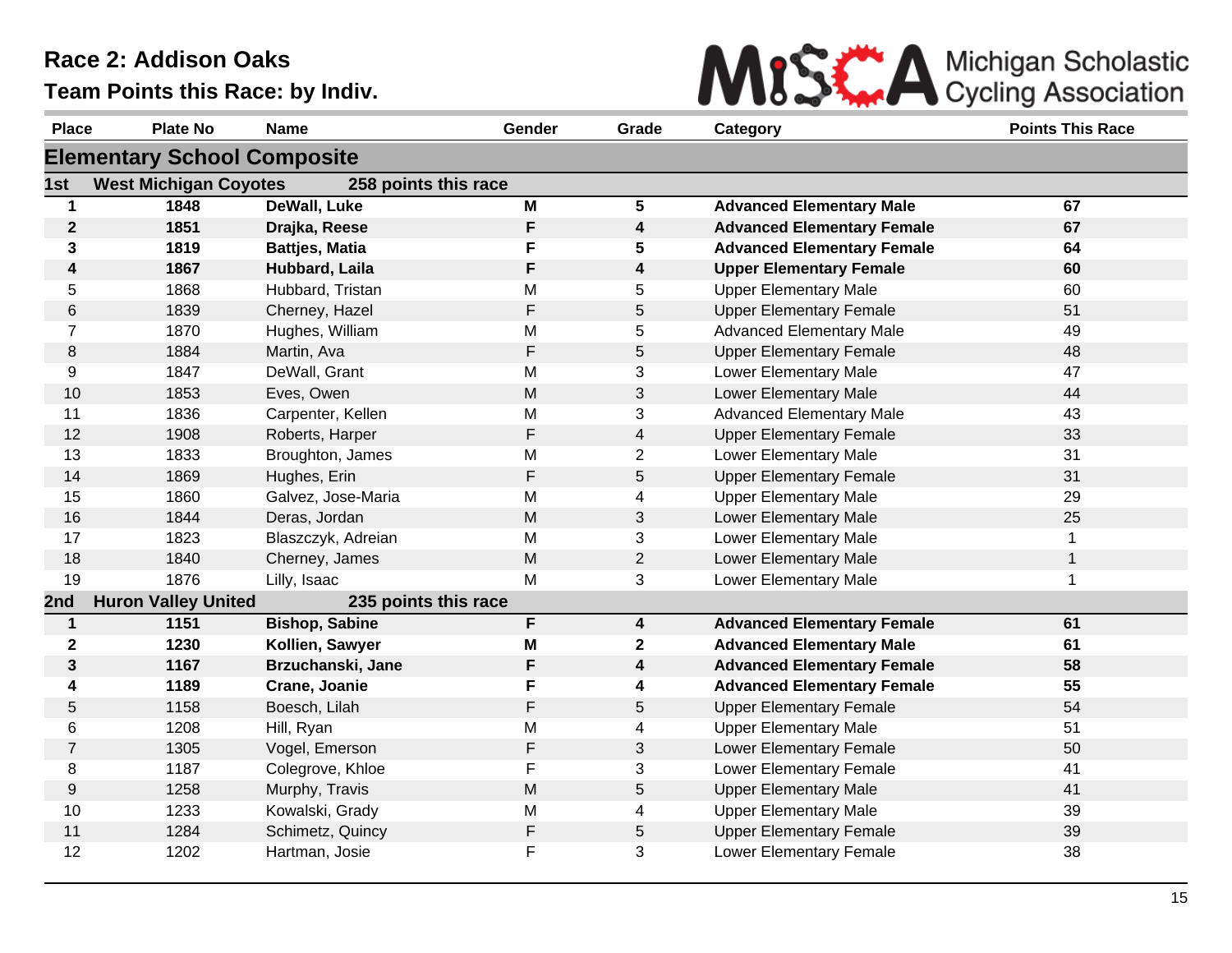

| <b>Place</b>   | <b>Plate No</b>              | <b>Name</b>            | Gender                                                                                                     | Grade                    | Category                        | <b>Points This Race</b> |
|----------------|------------------------------|------------------------|------------------------------------------------------------------------------------------------------------|--------------------------|---------------------------------|-------------------------|
| 13             | 1193                         | Dobrin, Vivian         | F                                                                                                          | $\overline{2}$           | Lower Elementary Female         | 35                      |
| 14             | 1237                         | Lappin, Parker         | F                                                                                                          | $\overline{\mathbf{4}}$  | <b>Upper Elementary Female</b>  | 35                      |
| 15             | 1148                         | Adams, Vivian          | F                                                                                                          | 3                        | Lower Elementary Female         | 33                      |
| 16             | 1152                         | Bishop, Torsten        | Μ                                                                                                          | $\mathbf 1$              | Lower Elementary Male           | 33                      |
| 17             | 1209                         | Hlahla, Matthieu       | M                                                                                                          | 5                        | <b>Upper Elementary Male</b>    | 33                      |
| 18             | 1156                         | Blazic, Ava            | F                                                                                                          | 3                        | Lower Elementary Female         | 31                      |
| 19             | 1245                         | Mallory, Griffin       | ${\sf M}$                                                                                                  | $\overline{4}$           | <b>Upper Elementary Male</b>    | 30                      |
| 20             | 1274                         | Rodner, Jacob          | M                                                                                                          | 5                        | <b>Upper Elementary Male</b>    | 28                      |
| 21             | 1298                         | Tidbury, Owen          | ${\sf M}$                                                                                                  | $\overline{4}$           | <b>Upper Elementary Male</b>    | 26                      |
| 22             | 1150                         | Beer, Brooke           | F                                                                                                          | 5                        | <b>Upper Elementary Female</b>  | 25                      |
| 23             | 1267                         | Palumbo, Frank         | M                                                                                                          | $\overline{\mathcal{A}}$ | <b>Upper Elementary Male</b>    | 23                      |
| 24             | 1241                         | Luttenbacher, Madelyn  | F                                                                                                          | 3                        | Lower Elementary Female         | 20                      |
| 25             | 1256                         | Moore, Thomas          | M                                                                                                          | $\overline{2}$           | Lower Elementary Male           | 20                      |
| 26             | 1192                         | Dobrin, Everett        | M                                                                                                          | $\mathbf 1$              | Lower Elementary Male           | 19                      |
| 27             | 1178                         | Carnaghi, Noah         | ${\sf M}$                                                                                                  | 3                        | Lower Elementary Male           | 16                      |
| 28             | 1162                         | Boyd, Alexandria       | F                                                                                                          | 3                        | Lower Elementary Female         | 14                      |
| 29             | 1147                         | Adams, Rosemary        | F                                                                                                          | $\mathbf{1}$             | Lower Elementary Female         | 13                      |
| 30             | 1254                         | Miller, Blake          | M                                                                                                          | 4                        | <b>Upper Elementary Male</b>    | 12                      |
| 31             | 1207                         | Heusted, Isla          | F                                                                                                          | $\overline{2}$           | Lower Elementary Female         | $\overline{7}$          |
| 32             | 1275                         | Rodner, Levi           | M                                                                                                          | 3                        | Lower Elementary Male           | 6                       |
| 33             | 1314                         | Winkel, Tucker         | $\mathsf{M}% _{T}=\mathsf{M}_{T}\!\left( a,b\right) ,\ \mathsf{M}_{T}=\mathsf{M}_{T}\!\left( a,b\right) ,$ | $\overline{4}$           | <b>Upper Elementary Male</b>    | $\overline{\mathbf{4}}$ |
| 34             | 1294                         | Sword, Ethan           | M                                                                                                          | 4                        | <b>Upper Elementary Male</b>    | 3                       |
| 35             | 1170                         | Caldwell, Isla         | F                                                                                                          | $\overline{2}$           | Lower Elementary Female         | $\mathbf{1}$            |
| 36             | 1229                         | Kollien, Hudson        | M                                                                                                          | 1                        | Lower Elementary Male           | $\mathbf{1}$            |
| 37             | 1250                         | McFall, Nate           | M                                                                                                          | $\overline{\mathbf{4}}$  | <b>Upper Elementary Male</b>    | $\mathbf{1}$            |
| 38             | 1283                         | Sargent, Jack          | M                                                                                                          | 3                        | Lower Elementary Male           | $\mathbf{1}$            |
| 39             | 1290                         | Stewart, Adam          | M                                                                                                          | $\overline{2}$           | Lower Elementary Male           | $\mathbf{1}$            |
| 3rd            | <b>Rochester Area (RARA)</b> | 228 points this race   |                                                                                                            |                          |                                 |                         |
| $\mathbf 1$    | 1697                         | Pokowski, Tyler        | M                                                                                                          | 4                        | <b>Advanced Elementary Male</b> | 64                      |
| $\mathbf{2}$   | 1691                         | Opfer, Elsa            | F                                                                                                          | 4                        | <b>Upper Elementary Female</b>  | 57                      |
| 3              | 1641                         | DAnna, Francesco       | M                                                                                                          | 4                        | <b>Upper Elementary Male</b>    | 54                      |
| 4              | 1665                         | <b>Krasnov, Daniel</b> | M                                                                                                          | 4                        | <b>Advanced Elementary Male</b> | 53                      |
| 5              | 1631                         | Carnwath, Austin       | M                                                                                                          | 3                        | Lower Elementary Male           | 50                      |
| $\,6$          | 1633                         | Carnwath, Logan        | M                                                                                                          | 5                        | <b>Upper Elementary Male</b>    | 45                      |
| $\overline{7}$ | 1670                         | Learman, Cecilia       | F                                                                                                          | 5                        | <b>Upper Elementary Female</b>  | 45                      |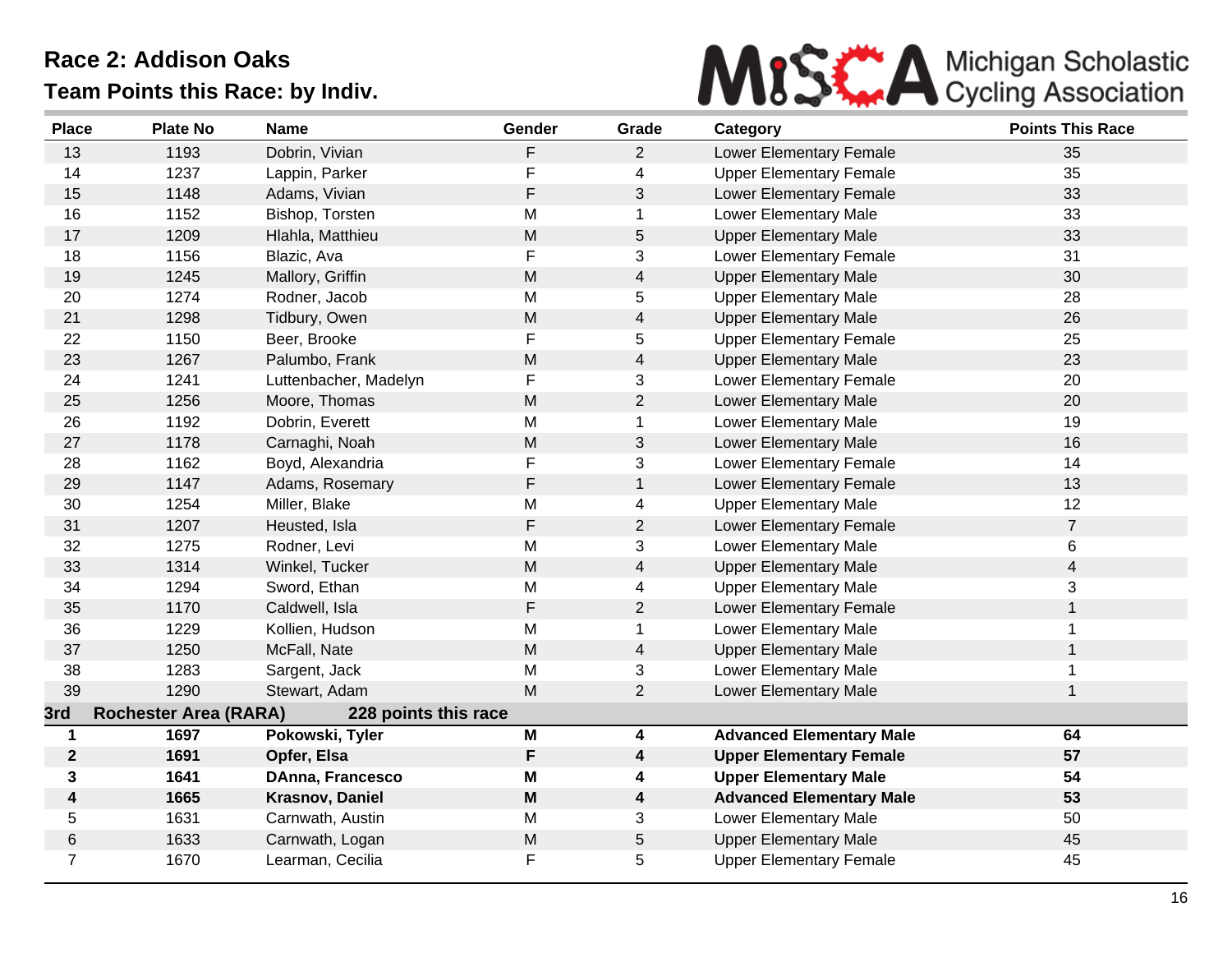

| <b>Place</b> | <b>Plate No</b> | <b>Name</b>           | Gender    | Grade          | Category                       | <b>Points This Race</b> |
|--------------|-----------------|-----------------------|-----------|----------------|--------------------------------|-------------------------|
| 8            | 1718            | Tallent, Evan         | M         | 5              | <b>Upper Elementary Male</b>   | 43                      |
| 9            | 1682            | Morales-Zozaya, Dante | M         | 3              | Lower Elementary Male          | 41                      |
| 10           | 1676            | Malone, Alexander     | M         | 3              | Lower Elementary Male          | 35                      |
| 11           | 1634            | Catalano, Dean        | Μ         | 4              | <b>Upper Elementary Male</b>   | 31                      |
| 12           | 1624            | Basile, Emma          | F         | $\overline{4}$ | <b>Upper Elementary Female</b> | 30                      |
| 13           | 1711            | Seyka, Adeline        | F         | 3              | Lower Elementary Female        | 29                      |
| 14           | 1629            | Bommarito, Mia        | F         | 4              | <b>Upper Elementary Female</b> | 28                      |
| 15           | 1723            | Uh, Joshua            | M         | $\overline{c}$ | Lower Elementary Male          | 27                      |
| 16           | 1703            | Raza, Zara            | F         | 5              | <b>Upper Elementary Female</b> | 26                      |
| 17           | 1688            | Neubauer, Nickolas    | M         | 4              | <b>Upper Elementary Male</b>   | 21                      |
| 18           | 1643            | Debiaggi, Luca        | M         | 4              | <b>Upper Elementary Male</b>   | 18                      |
| 19           | 1689            | Novak, Connor         | M         | 4              | <b>Upper Elementary Male</b>   | 15                      |
| 20           | 1354            | Krasnov, Victoria     | F         | $\overline{c}$ | Lower Elementary Female        | 12                      |
| 21           | 1726            | Veda, Gavin           | M         | 3              | Lower Elementary Male          | 12                      |
| 22           | 1635            | Cobb, Benjamin        | M         | 5              | <b>Upper Elementary Male</b>   | 11                      |
| 23           | 1645            | Dodson, Gavin         | M         | 3              | Lower Elementary Male          | 11                      |
| 24           | 1712            | Seyka, Grayson        | ${\sf M}$ | $\mathbf{1}$   | Lower Elementary Male          | 10                      |
| 25           | 1696            | Pokowski, Aiden       | M         | $\overline{2}$ | Lower Elementary Male          | 9                       |
| 26           | 1626            | Bedia, Nicolas        | ${\sf M}$ | 3              | Lower Elementary Male          | 8                       |
| 27           | 1656            | Harper, Logan         | M         | $\overline{c}$ | Lower Elementary Male          | $\overline{7}$          |
| 28           | 1661            | Kedia, Verlie         | F         | $\mathbf{1}$   | Lower Elementary Female        | 6                       |
| 29           | 1681            | McKinney, Lochlan     | M         | 4              | <b>Upper Elementary Male</b>   | 6                       |
| 30           | 1642            | D'Anna, Marcello      | M         | $\overline{2}$ | Lower Elementary Male          | 5                       |
| 31           | 1687            | Neely, Kyle           | M         | 5              | <b>Upper Elementary Male</b>   | 5                       |
| 32           | 1728            | Vittorini, Cristiano  | M         | $\overline{2}$ | Lower Elementary Male          | $\overline{2}$          |
| 33           | 1621            | Adam, Lorenzo         | M         | $\overline{c}$ | Lower Elementary Male          | $\mathbf{1}$            |
| 34           | 1625            | Bedia, Luca           | M         | 4              | <b>Upper Elementary Male</b>   | $\mathbf{1}$            |
| 35           | 1628            | Bommarito, Leonardo   | M         | 2              | Lower Elementary Male          | $\mathbf 1$             |
| 36           | 1637            | Cuthbertson, Megan    | F         | 5              | <b>Upper Elementary Female</b> | $\mathbf{1}$            |
| 37           | 1644            | Desimone, Giuseppe    | M         | 4              | <b>Upper Elementary Male</b>   | 1                       |
| 38           | 1648            | Dossey, Avery         | M         | $\mathbf{1}$   | Lower Elementary Male          | $\mathbf{1}$            |
| 39           | 1659            | Holland, Benjamin     | M         | 4              | <b>Upper Elementary Male</b>   | 1                       |
| 40           | 1669            | Laporte, Liam         | M         | $\mathbf 1$    | Lower Elementary Male          | 1                       |
| 41           | 1671            | Learman, Lucas        | M         | 3              | Lower Elementary Male          | 1                       |
| 42           | 1679            | Manninen, Caden       | M         | 4              | <b>Upper Elementary Male</b>   | $\mathbf 1$             |
|              |                 |                       |           |                |                                |                         |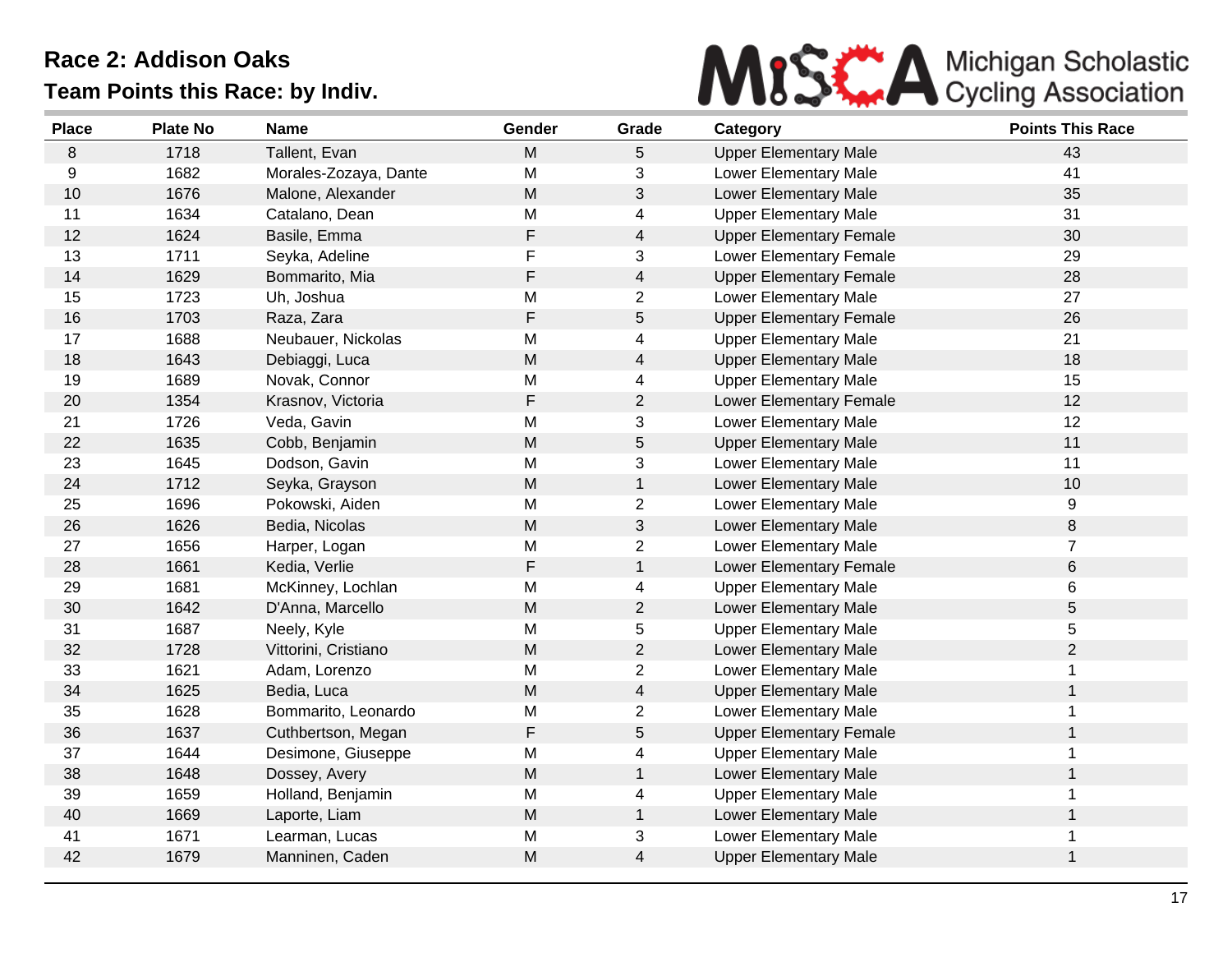

| <b>Place</b>   | <b>Plate No</b>           | <b>Name</b>            | Gender                                                                                | Grade                   | Category                          | <b>Points This Race</b> |
|----------------|---------------------------|------------------------|---------------------------------------------------------------------------------------|-------------------------|-----------------------------------|-------------------------|
| 43             | 1722                      | Uh, Henry              | M                                                                                     | 0                       | Lower Elementary Male             |                         |
| 44             | 1725                      | Veda, Callum           | M                                                                                     | 0                       | Lower Elementary Male             | $\mathbf{1}$            |
| 45             | 1727                      | Veda, Luke             | M                                                                                     | 1                       | Lower Elementary Male             | 1                       |
| 46             | 1729                      | Vittorini, Valentino   | M                                                                                     | 4                       | <b>Upper Elementary Male</b>      | $\mathbf{1}$            |
| 47             | 1733                      | Walter, Evan           | M                                                                                     | 4                       | <b>Upper Elementary Male</b>      | 1                       |
| 4th            | <b>Lake Orion Schools</b> | 220 points this race   |                                                                                       |                         |                                   |                         |
| $\mathbf 1$    | 1390                      | <b>Babichev, Artem</b> | $\boldsymbol{\mathsf{M}}$                                                             | $\overline{\mathbf{5}}$ | <b>Advanced Elementary Male</b>   | 70                      |
| $\mathbf 2$    | 1439                      | Lucia, Landon          | M                                                                                     | 5                       | <b>Advanced Elementary Male</b>   | 55                      |
| 3              | 1420                      | Hill, Gavin            | $\mathsf{M}% _{T}=\mathsf{M}_{T}\!\left( a,b\right) ,\ \mathsf{M}_{T}=\mathsf{M}_{T}$ | 5                       | <b>Upper Elementary Male</b>      | 48                      |
| 4              | 1391                      | Babicheva, Julia       | F                                                                                     | $\mathbf 2$             | <b>Lower Elementary Female</b>    | 47                      |
| 5              | 1484                      | Zoschnick, Amelia      | F                                                                                     | $\overline{2}$          | Lower Elementary Female           | 44                      |
| 6              | 1432                      | LaGest, Hannah         | F                                                                                     | 3                       | <b>Upper Elementary Female</b>    | 43                      |
| $\overline{7}$ | 1449                      | Morgan, Mark           | ${\sf M}$                                                                             | 5                       | <b>Upper Elementary Male</b>      | 37                      |
| 8              | 1386                      | Agnetti, Ellis         | F                                                                                     | $\overline{2}$          | Lower Elementary Female           | 27                      |
| 9              | 1405                      | Florence, Trent        | ${\sf M}$                                                                             | 5                       | <b>Upper Elementary Male</b>      | 27                      |
| 10             | 1456                      | Nye, Allison           | F                                                                                     | 5                       | <b>Upper Elementary Female</b>    | 27                      |
| 11             | 1410                      | Francese, Marla        | F                                                                                     | 3                       | Lower Elementary Female           | 25                      |
| 12             | 1477                      | Trudeau, Jacob         | M                                                                                     | 5                       | <b>Upper Elementary Male</b>      | 25                      |
| 13             | 1440                      | Lucia, Rileigh         | $\mathsf F$                                                                           | $\mathbf{1}$            | Lower Elementary Female           | 23                      |
| 14             | 1437                      | Lidgey, Ryan           | M                                                                                     | $\overline{2}$          | Lower Elementary Male             | 21                      |
| 15             | 1438                      | Lucia, Adelyn          | F                                                                                     | $\mathbf{1}$            | Lower Elementary Female           | 21                      |
| 16             | 1425                      | Keilman, Harlie        | F                                                                                     | 3                       | Lower Elementary Female           | 19                      |
| 17             | 1431                      | LaGest, Avery          | F                                                                                     | $\mathbf{1}$            | Lower Elementary Female           | 18                      |
| 18             | 1427                      | Key, Annie             | F                                                                                     | $\overline{2}$          | Lower Elementary Female           | 17                      |
| 19             | 1465                      | Reetz, Annabella       | F                                                                                     | $\overline{2}$          | Lower Elementary Female           | 16                      |
| 20             | 1475                      | Stewart, Dayde         | M                                                                                     | 5                       | <b>Upper Elementary Male</b>      | 13                      |
| 21             | 1412                      | Gaylord, Eleanor       | F                                                                                     | $\overline{c}$          | Lower Elementary Female           | 9                       |
| 22             | 1409                      | Fox, Nolan             | M                                                                                     | 4                       | <b>Upper Elementary Male</b>      | $\overline{2}$          |
| 23             | 1402                      | Eastman, Hudson        | M                                                                                     | 3                       | Lower Elementary Male             | $\mathbf{1}$            |
| 24             | 1403                      | Florence, Austin       | M                                                                                     | $\overline{2}$          | Lower Elementary Male             | $\mathbf 1$             |
| 25             | 1411                      | Garrard, Preston       | M                                                                                     | $\overline{4}$          | <b>Upper Elementary Male</b>      | $\mathbf 1$             |
| 26             | 1418                      | Heist, Sylvie          | F                                                                                     | 3                       | <b>Advanced Elementary Female</b> | $\mathbf 1$             |
| 27             | 1452                      | Munk, Benjamin         | M                                                                                     | 3                       | Lower Elementary Male             | $\mathbf{1}$            |
| 28             | 1453                      | Munk, Carson           | M                                                                                     | 5                       | <b>Upper Elementary Male</b>      | $\mathbf 1$             |
| 29             | 1457                      | Nye, Wesley            | M                                                                                     | $\mathbf{1}$            | Lower Elementary Male             | $\mathbf{1}$            |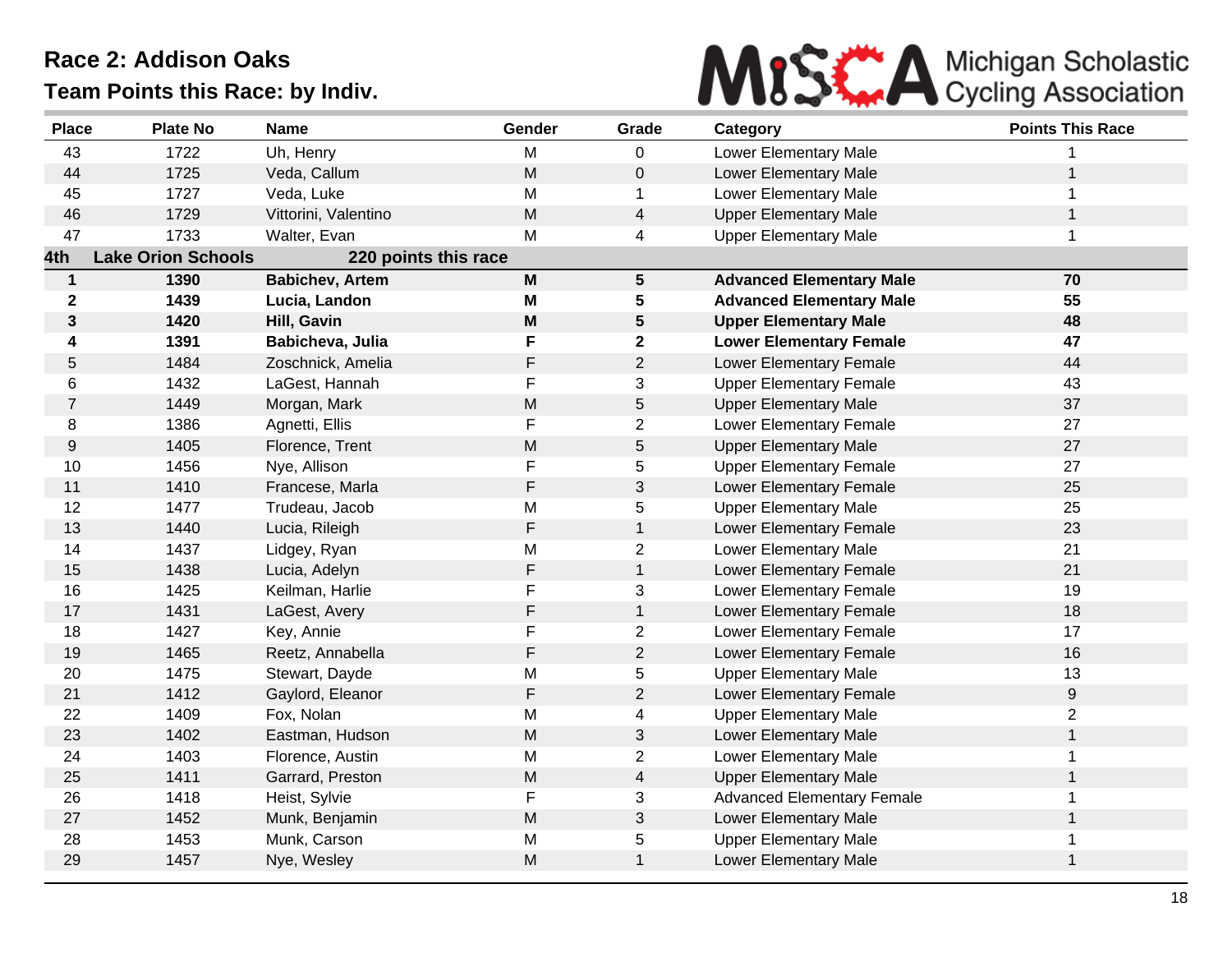MISE A Michigan Scholastic

| Team Points this Race: by Indiv. |  |  |  |  |
|----------------------------------|--|--|--|--|
|----------------------------------|--|--|--|--|

| <b>Place</b>            | <b>Plate No</b>              | <b>Name</b>          | Gender | Grade                   | Category                          | <b>Points This Race</b> |
|-------------------------|------------------------------|----------------------|--------|-------------------------|-----------------------------------|-------------------------|
| 30                      | 1464                         | Posler, Theodore     | м      | 0                       | Lower Elementary Male             | 1                       |
| 5th                     | <b>Brighton Area Schools</b> | 163 points this race |        |                         |                                   |                         |
| $\mathbf{1}$            | 1094                         | Pobocik, Olivia      | F      | 5 <sup>5</sup>          | <b>Advanced Elementary Female</b> | 70                      |
| $\mathbf 2$             | 1078                         | Lutz, Ainsley        | F      | 5                       | <b>Upper Elementary Female</b>    | 41                      |
| 3                       | 1026                         | <b>Beck, Elias</b>   | M      | 3                       | <b>Lower Elementary Male</b>      | 29                      |
| 4                       | 1059                         | Haberkorn, Beckham   | M      | 1                       | <b>Lower Elementary Male</b>      | 23                      |
| 5                       | 1062                         | Hodder, Evan         | M      | $\overline{2}$          | Lower Elementary Male             | 13                      |
| 6                       | 1084                         | McFall, Matthew      | M      | 5                       | <b>Upper Elementary Male</b>      | 9                       |
| $\overline{7}$          | 1034                         | Coddington, Timothy  | M      | 5                       | <b>Upper Elementary Male</b>      | 8                       |
| 8                       | 1076                         | Larscheid, Finnegan  | M      | 4                       | <b>Upper Elementary Male</b>      | 1                       |
| $\boldsymbol{9}$        | 1083                         | McFall, Joshua       | M      | 4                       | <b>Upper Elementary Male</b>      | 1                       |
| 6th                     | <b>Orange Krush</b>          | 138 points this race |        |                         |                                   |                         |
| 1                       | 1619                         | Yessian, Grant       | M      | 5                       | <b>Advanced Elementary Male</b>   | 47                      |
| $\mathbf 2$             | 1601                         | Keyes, James         | M      | 4                       | <b>Advanced Elementary Male</b>   | 45                      |
| 3                       | 1604                         | Manchel, Lucy        | F      | 4                       | <b>Upper Elementary Female</b>    | 24                      |
| 4                       | 1611                         | Stapula, Cole        | M      | 4                       | <b>Upper Elementary Male</b>      | 22                      |
| 5                       | 1599                         | Huffman, Liam        | M      | $\overline{4}$          | <b>Upper Elementary Male</b>      | 14                      |
| 6                       | 1586                         | Baines, Thomas       | M      | $\overline{2}$          | Lower Elementary Male             | 3                       |
| $\overline{7}$          | 1610                         | Smith, Hoyt          | M      | $\overline{c}$          | Lower Elementary Male             | 1                       |
| $\,8\,$                 | 5008                         | Masserant, Giovanni  | M      | $\overline{2}$          | Lower Elementary Male             | 1                       |
| 7th                     | <b>Wheels In Motion</b>      | 109 points this race |        |                         |                                   |                         |
| 1                       | 1943                         | Burton, Brayden      | M      | 5                       | <b>Advanced Elementary Male</b>   | 39                      |
| $\mathbf 2$             | 1970                         | Kline, Dallin        | M      | 5                       | <b>Upper Elementary Male</b>      | 35                      |
| 3                       | 1989                         | Nazario, Gabriel     | М      | 5                       | <b>Upper Elementary Male</b>      | 20                      |
| $\overline{\mathbf{4}}$ | 1979                         | Langford, Silas      | M      | $\overline{2}$          | Lower Elementary Male             | 17                      |
| 5                       | 1949                         | Goeglein, Graham     | M      | 3                       | <b>Upper Elementary Male</b>      | 16                      |
| 6                       | 1958                         | Hoag, Emmersyn       | F      | $\mathbf 1$             | <b>Lower Elementary Female</b>    | 15                      |
| $\overline{7}$          | 1994                         | Rogers, Claire       | F      | $\overline{c}$          | Lower Elementary Female           | 10                      |
| 8                       | 1996                         | Saintin, Marcel      | M      | 5                       | <b>Upper Elementary Male</b>      | 10                      |
| 9                       | 1978                         | Langford, Reese      | F      | $\mathbf 1$             | Lower Elementary Female           | 8                       |
| 10                      | 1945                         | Coryell, Liam        | M      | 0                       | Lower Elementary Male             | $\mathbf{1}$            |
| 11                      | 1946                         | East, Ethan          | M      | 5                       | <b>Upper Elementary Male</b>      | 1                       |
| 12                      | 1959                         | Hoag, Greyson        | M      | $\overline{\mathbf{4}}$ | <b>Upper Elementary Male</b>      | $\mathbf{1}$            |
| 13                      | 1971                         | Kline, William       | M      | 4                       | <b>Upper Elementary Male</b>      | 1                       |